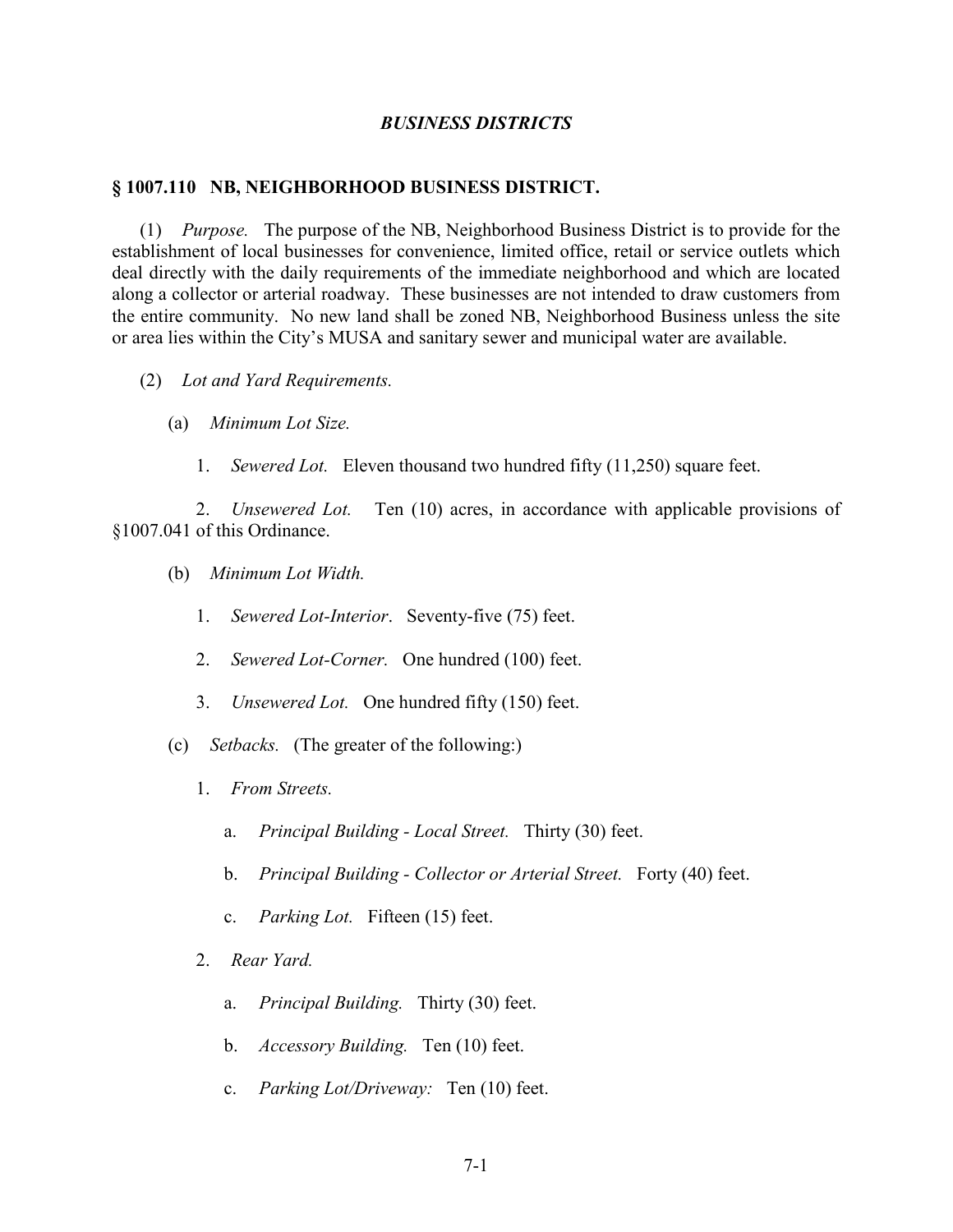3. *Side Yard.*

a. *Principal Building.* Thirty (30) feet.

b. *Accessory Building.* Ten (10) feet.

c. *Parking Lot Driveway:* Ten (10) feet.

4. *From Residential District.* Thirty-five (35) feet.

5. *Between Principal Buildings.* Not less than one-half (1/2) the sum of the building heights of the two (2) buildings.

(3) *Height Regulations.* No building in the NB District shall be erected or structurally altered to exceed thirty-five (35) feet in height.

(4) *Impervious Surface Coverage.* In no event shall off-street parking space, structures of any type, buildings, or other features cover more than sixty-five (65) percent of the lot area resulting in less than thirty-five (35) percent pervious landscaped area.

(5) *Building Requirements.* All newly constructed commercial buildings shall meet the exterior building standards of §1007.043 (2)(d) of this Ordinance.

(6) *Permitted Uses.* In the NB District, unless otherwise provided in this Ordinance, no building or land shall hereafter be erected, or structurally altered except for one or more of the following uses.

(a) Adult use – accessory.

(b) Governmental or public regulated utilities, buildings, or structures necessary for the health, safety, and general welfare of the City.

(c) Office business – clinic.

(d) Office business – general.

(e) Personal services (subject to any licensing requirements of City Code, County or State).

(f) Restaurant without drive-through service facilities and without outdoor dining or seating.

(g) Retail business without drive-through service facilities.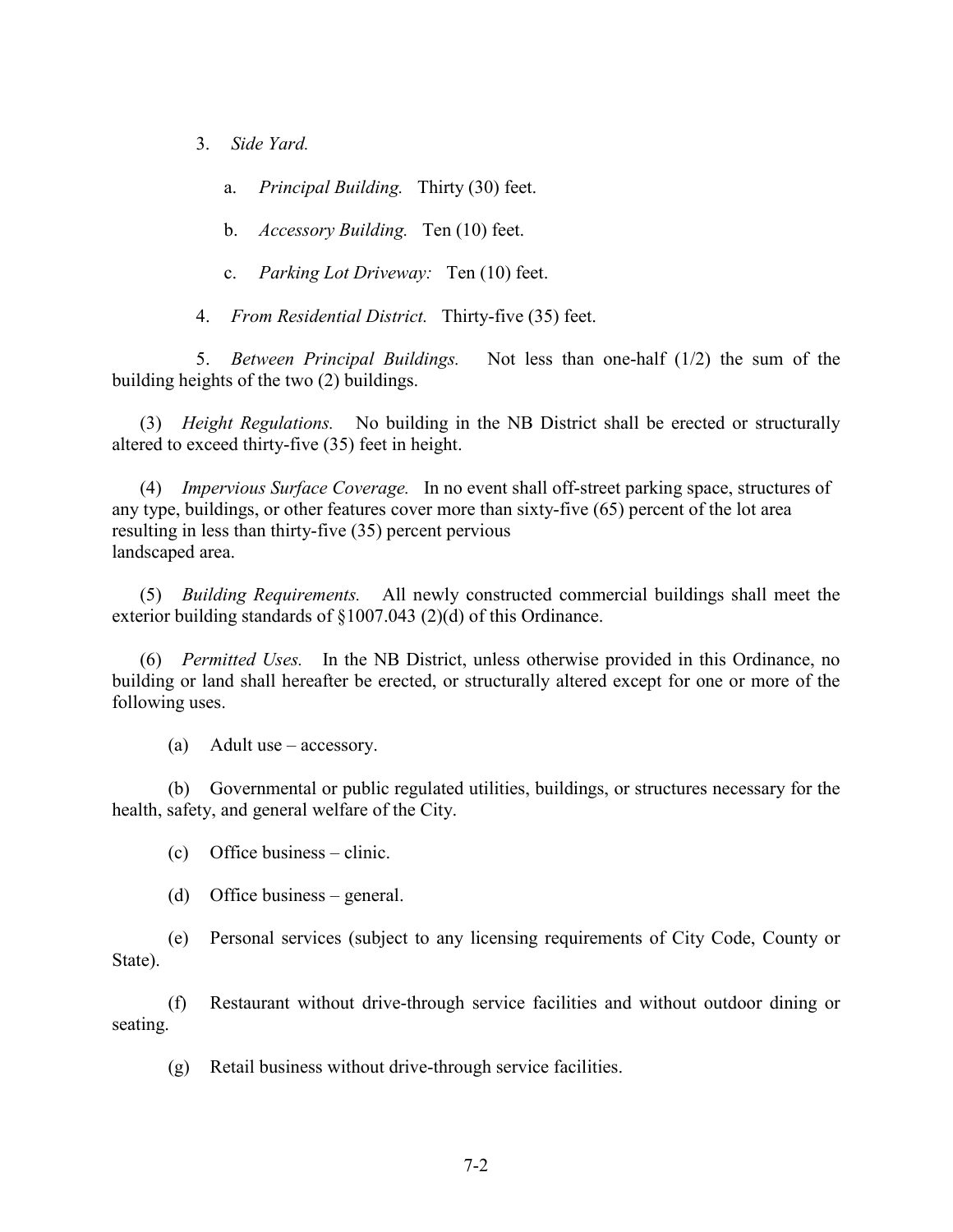(h) Service business – on-site without drive-through service facilities.

(i) Liquor sales: on-sale wine and malt liquor (beer) only, off-sale 3.2 percent malt liquor (beer) only.

(j) Community Gardens operated by the city.

(7) *Accessory Uses.* Subject to applicable provisions of this Ordinance, the following are accessory uses in the NB District:

(a) Accessory buildings and structures as regulated by §1007.043 (4)(i) of this Ordinance.

(b) Fences, as regulated by §1007.043 (18) of this Ordinance.

(c) Off-street loading as regulated by §1007.045 of this Ordinance.

(d) Off-street parking as regulated by §1007.044 of this Ordinance.

(e) Outside services, sales, and equipment rental accessory to the principal use and limited in area to twenty-five (25) percent of the gross floor area of the principal building.

(f) Radio and television receiving antennas, satellite dishes, TVROs three (3) meters or less in diameter, short-wave dispatching antennas, or those necessary for the operation of electronic equipment including radio receivers, ham radio transmitters and television receivers as regulated by §1007.053 of this Ordinance.

(g) Signs, as regulated by the city sign ordinance, Ord. No. 12-97, as amended, of the City Code.

(h) Home Occupation Level A as regulated by §1007.047 of this Ordinance.

(8) *Conditional Uses.* Subject to applicable provisions of this Ordinance, the following are conditional uses in the NB District: These uses require a conditional use permit based on the criteria and procedures outlined in §1007.016 of this Ordinance.

(a) Commercial day care facilities provided that:

1. All requirements of the Minnesota Department of Health and Human Services, as may be amended, are satisfactorily met and the structure and operation is licensed accordingly.

2. Screening is provided along all shared property lines. Such required fencing and screening shall be in compliance with the applicable provisions of §1007.043 (17) of this Ordinance.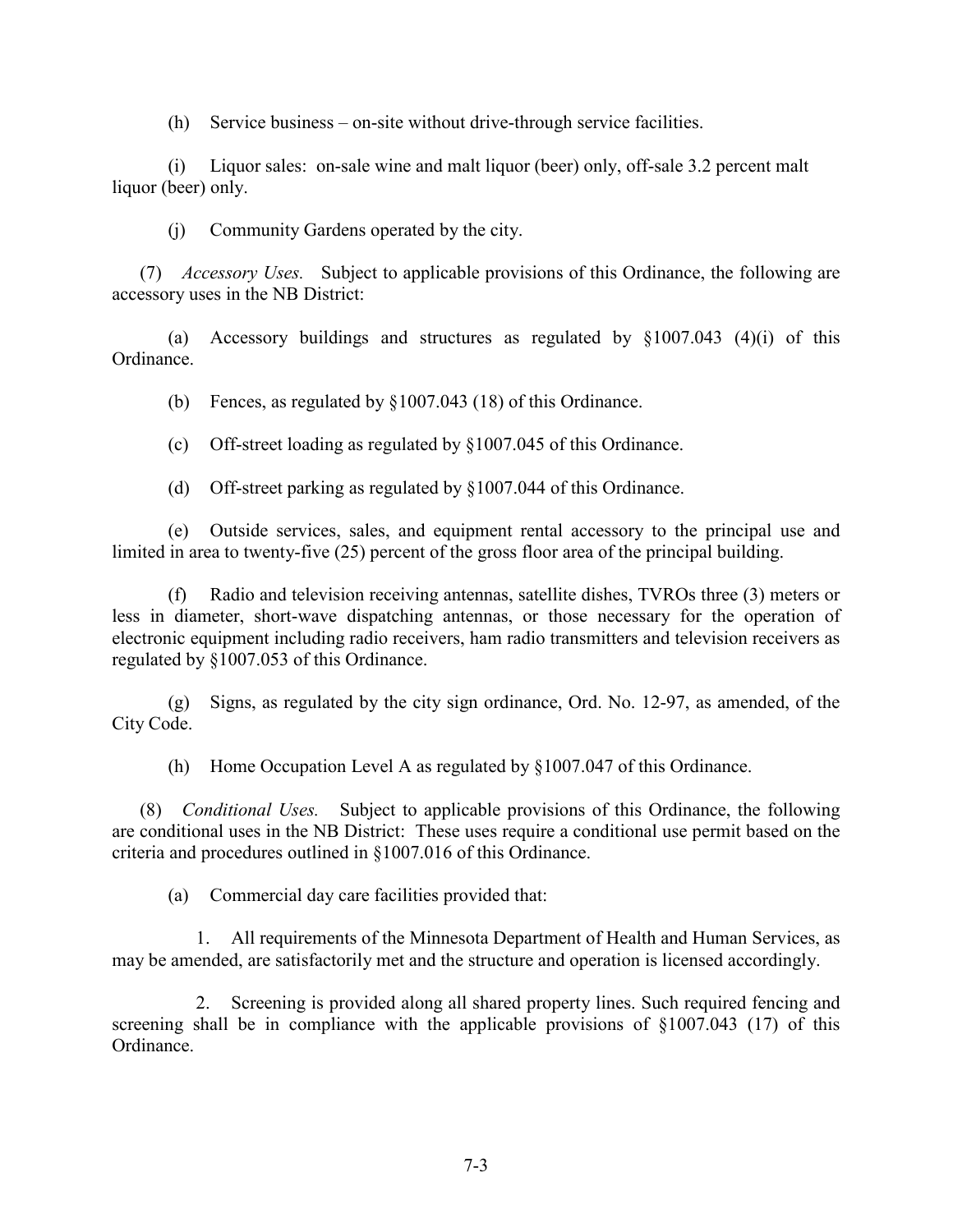3. Adequate off-street parking is provided in a location separated from any outdoor play area(s).

(b) Planned unit development – commercial including shopping centers as regulated by §1007.024 of this Ordinance.

(c) Specialty schools such as music, dance or business schools provided that:

1. Provisions are made to buffer and screen any adjoining residential uses.

2. The site is served by an arterial or collector street of sufficient capacity to accommodate traffic which will be generated.

(d) Veterinary Hospitals provided that:

1. All areas in which animals are confined are located indoors and are properly soundproofed from adjacent properties.

2. Animal carcasses are properly disposed of in a manner not utilizing on-site garbage facilities or incineration and the carcasses are properly refrigerated during periods prior to disposal.

3. An indoor animal kennel is permitted as a use accessory to the veterinary hospital provided that:

a. The number of animals boarded shall not exceed twenty (20).

b. An indoor exercise area shall be provided to accommodate the periodic exercising of animals boarded at the kennel. No outdoor exercising of animals shall be permitted.

c. A ventilation system shall be designed so that no odors or organisms will spread between wards or to the outside air and will be capable of completely exchanging internal air at a rate of at least twice per hour. Air temperature must be maintained between 60 and 75 degrees Fahrenheit.

d. A room separate from the kennel area shall be provided of sufficient size to adequately separate animals that are sick or injured from healthy animals.

e. Indoor animal kennel floors and walls shall be made of non-porous materials or sealed concrete to make it non-porous.

f. Animal wastes shall be flushed down an existing sanitary sewer system or enclosed in a container of sufficient construction to eliminate odors and organisms and shall be properly disposed of at least once a day.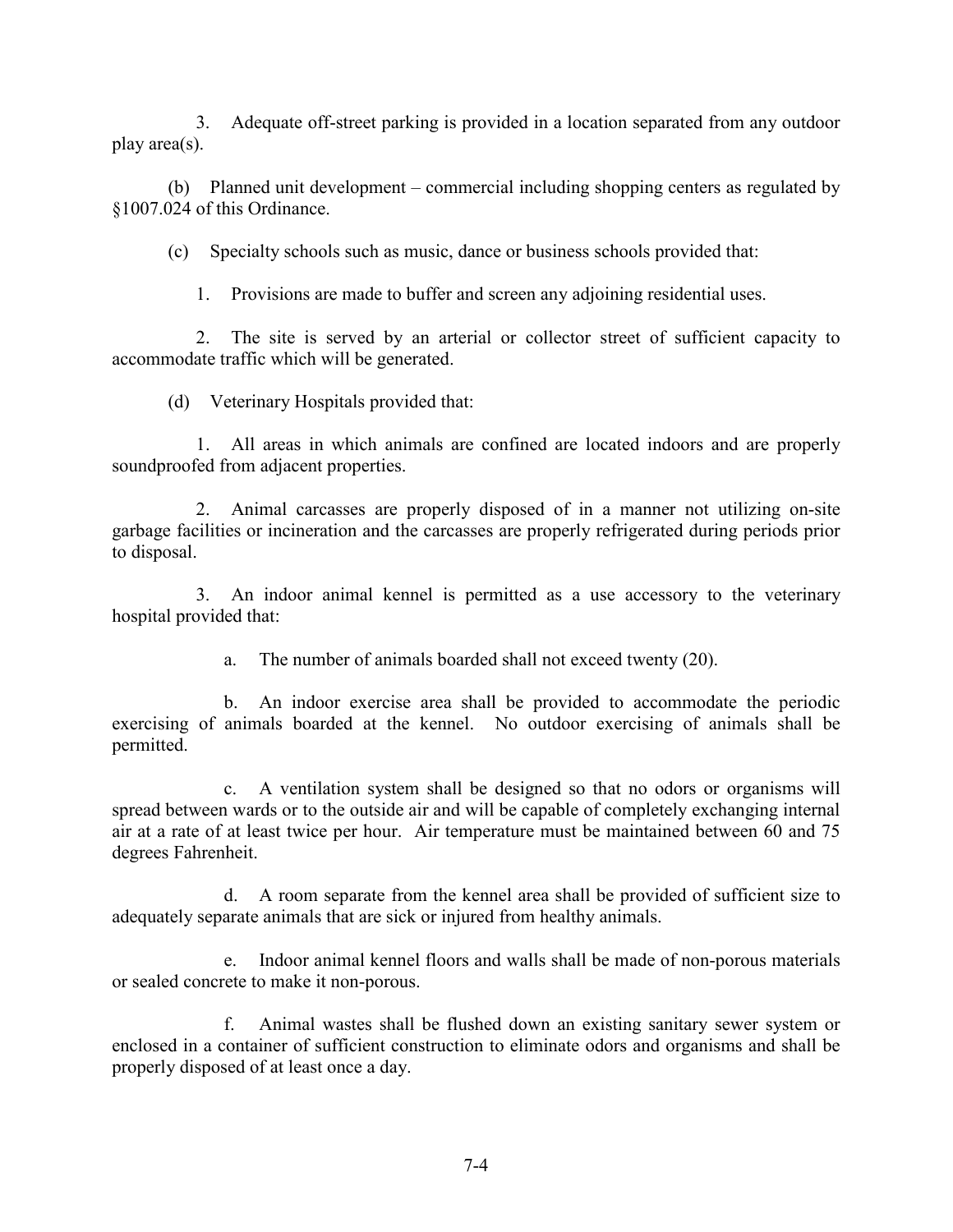4. The appropriate license is obtained from the City and the conditions of Chapter 503 relating to the keeping of animals are satisfactorily met.

5. All State Health Department and Minnesota Pollution Control Agency requirements for such facilities are met.

(Ord. No. 08-15, passed on 10-12-2015)

(9) *Uses by Administrative Permit.* Subject to applicable provisions of this Ordinance, the following uses are allowed by administrative permit, as may be approved by the Zoning Administrator:

(a) Personal wireless service antennas as secondary uses as regulated by §1007.053 of this Ordinance.

(b) Home Occupation Level B as regulated by §1007.047 of this Ordinance.

(c) Accessory outdoor dining or seating facilities intended for consumption of food or beverages purchased on site, provided that requirements of §1007.054 are met. This administrative permit may be incorporated into another approval such as but not limited to a site plan, planned unit development, or building permit.

(d) Transient Merchants.

(10) *Interim Uses.* Subject to applicable provisions of this Ordinance, the following are interim uses in the NB District and are governed by §1007.017 of this Ordinance:

(a) None.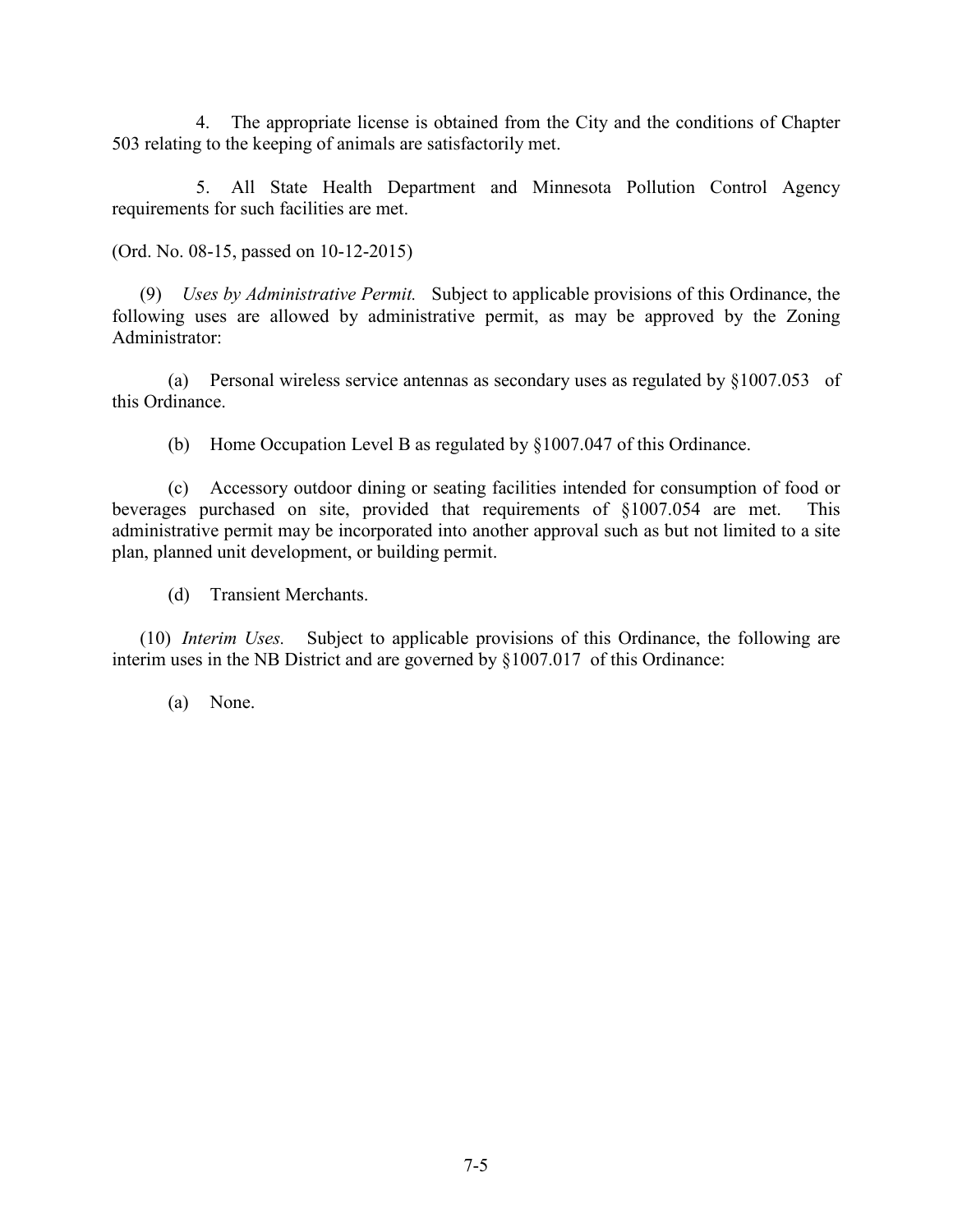# THIS PAGE INTENTIONALLY LEFT BLANK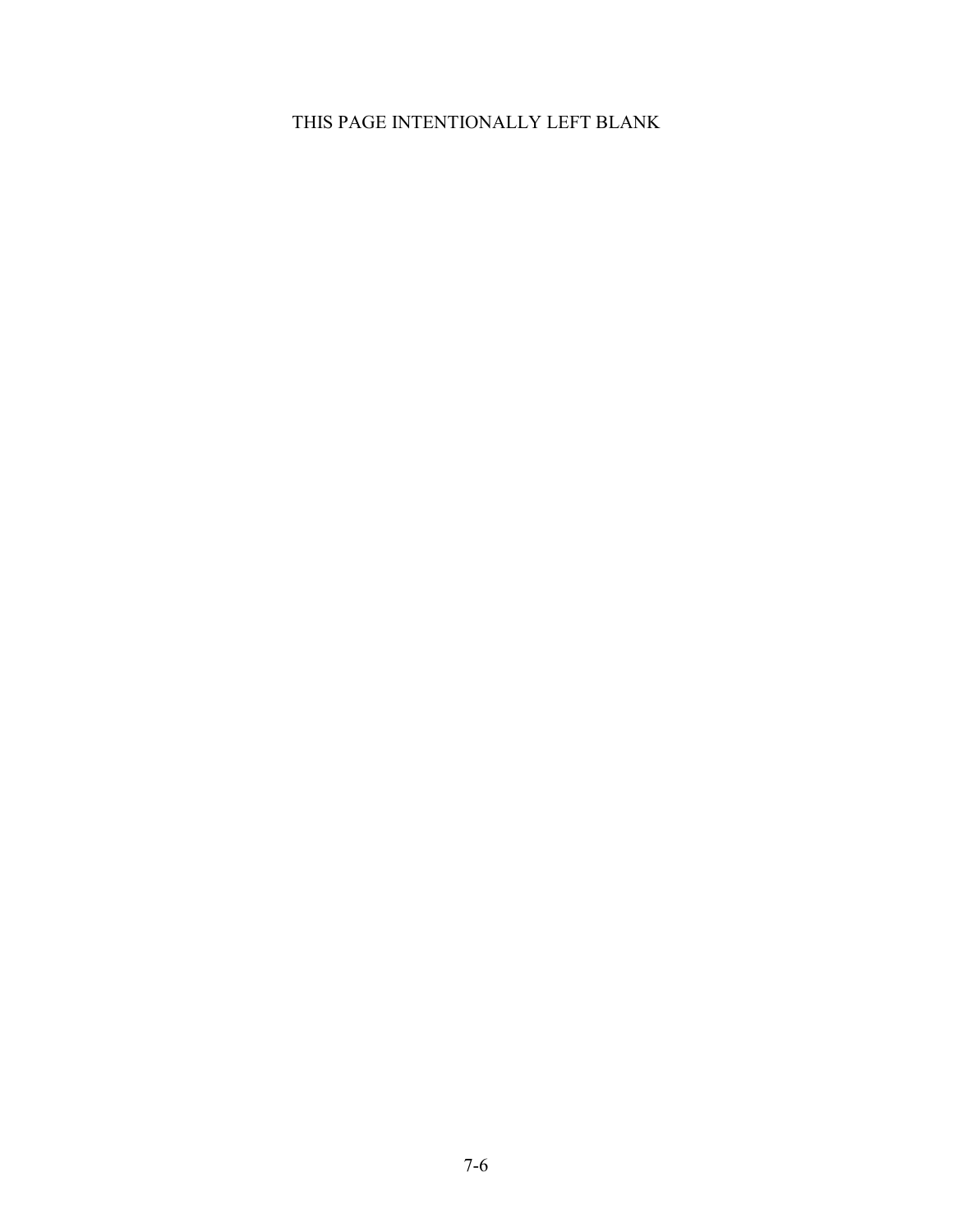### **§ 1007.111 LB, LIMITED BUSINESS DISTRICT.**

(1) *Purpose.* There may be some areas which are suitable only for commercial uses of a limited (less intense) nature. This may be due to the close proximity of residential uses. This may include high quality commercial areas such as an "office park" development. Also, the LB District can be used as a transitional district or buffer between non-compatible uses such as intense commercial (GB) and residential uses. No new land shall be zoned LB, Limited Business unless the site or area lies within the City's MUSA and sanitary sewer and municipal water is available.

- (2) *Lot and Yard Requirements.*
	- (a) *Minimum Lot Size.* 
		- 1. *Sewered Lots.* Fifteen thousand (15,000) square feet.

2. *Unsewered Lots.* Ten (10) acres in accordance with applicable provisions of §1007.041 of this Ordinance.

- (b) *Minimum Lot Width.* 
	- 1. *Sewered Lots.* One hundred (100) feet.
	- 2. *Unsewered Lots.* One hundred fifty (150) feet.
- (c) *Setbacks.* (The greater of the following:)
	- 1. *From Streets.*
		- a. *Principal Building - Local Street.* Thirty (30) feet.
		- b. *Principal Building - Collector or Arterial Street.* Forty (40) feet.
		- c. *Parking Lot.* Fifteen (15) feet.
	- 2. *Rear Yard.*
		- a. *Principal Building.* Thirty (30) feet.
		- b. *Accessory Building.* Ten (10) feet.
		- c. *Parking Lot.* Ten (10) feet.
	- 3. *Side Yard.*
		- a. *Principal Building.* Ten (10) feet.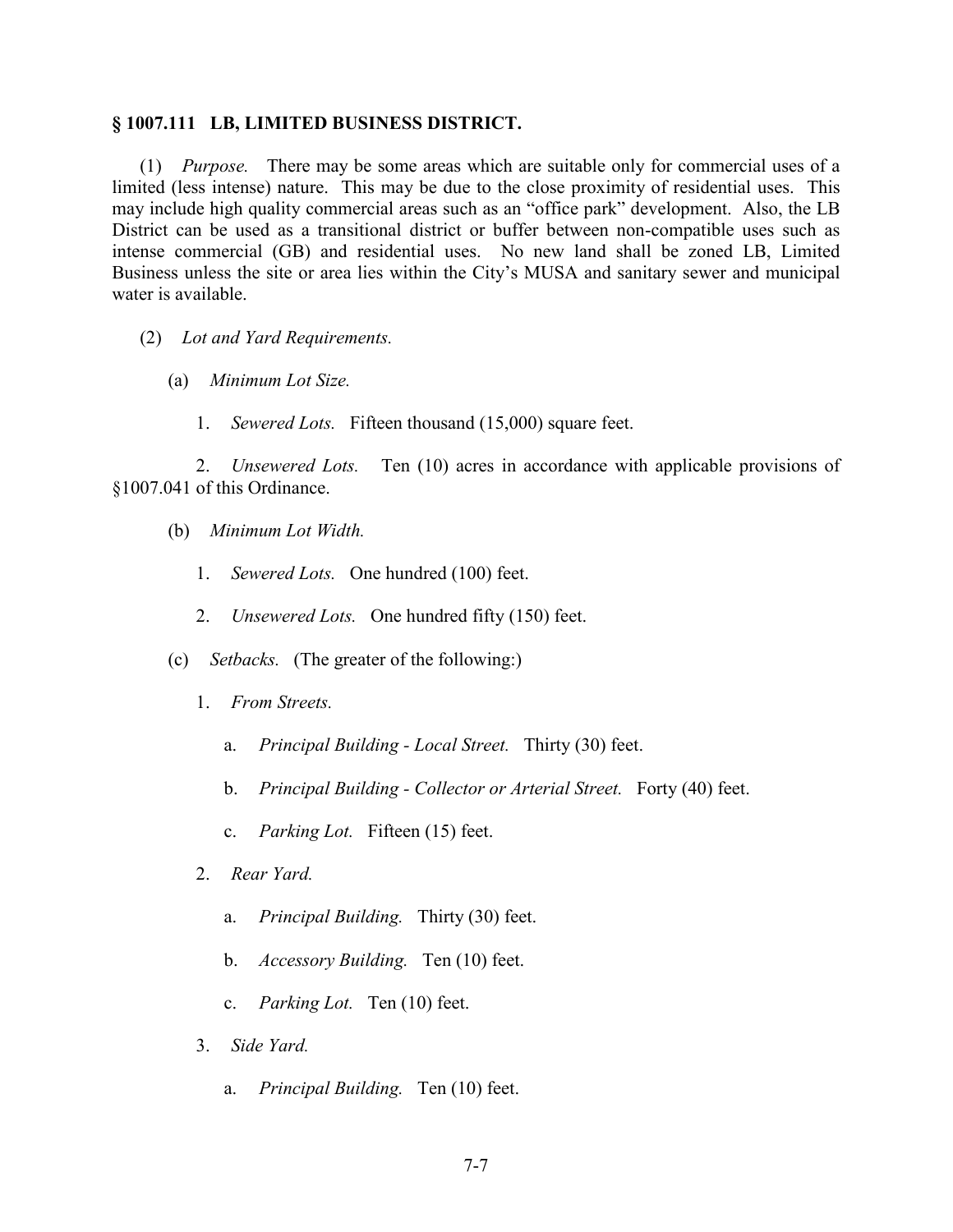b. *Accessory Building.* Ten (10) feet.

c. *Parking Lot/Driveway.* Ten (10) feet.

4. *From Residential District*. Thirty-five (35) feet.

5. *Between Principal Buildings.* Not less than one-half (1/2) the sum of the building heights of the two (2) buildings.

(3) *Height Regulations.* No building in the LB District shall exceed a height of three (3) stories or thirty-six (36) feet, whichever is higher.

(4) *Impervious Surface Coverage.* In no event shall off-street parking space, structures of any type, buildings, or other features cover more than sixty-five (65) percent of the lot area resulting in less than thirty-five (35) percent pervious landscaped area.

(5) *Building Requirements.* All newly constructed buildings shall meet the exterior building standards of §1007.043 (2)(d) of this Ordinance.

(6) *Permitted Uses.* In the LB District, no building or land shall be used, and no building shall be erected, converted or structurally altered unless otherwise provided herein, except for one or more of the following uses.

(a) Adult use – accessory.

(b) Governmental or public regulated utilities, buildings, or structures necessary for the health, safety, and general welfare of the City.

(c) Liquor sales – on and off sale.

(d) Office business – clinic.

(e) Office business – general.

(f) Personal services (subject to any licensing requirements of City Code, County or State).

(g) Residential extended care facilities such as nursing homes.

(h) Restaurants and Brew Pubs without drive-through service facilities and without outdoor dining or seating.

(i) Retail business.

(j) Service business – off-site.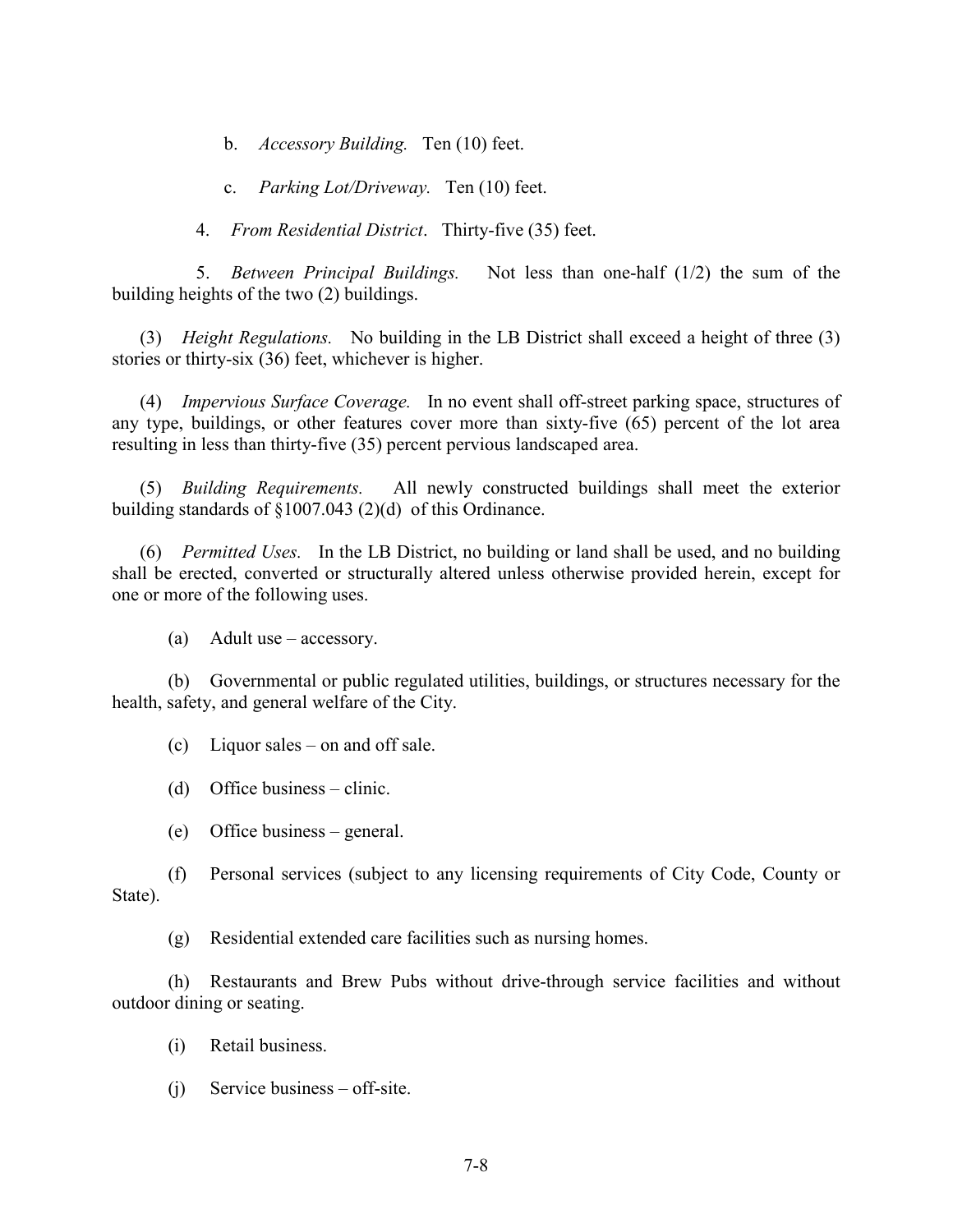(k) Service business – on-site, without drive-through facilities.

(l) Community Gardens operated by the city.

(7) *Accessory Uses***.** Subject to applicable provisions of this Ordinance, the following are accessory uses in the LB District:

(a) Accessory buildings and structures as regulated by §1007.043(4)(i) of this Ordinance.

(b) Fences, as regulated by §1007.043 (18) of this Ordinance.

(c) Off-street loading as regulated by §1007.045 of this Ordinance.

(d) Off-street parking as regulated by §1007.044 of this Ordinance.

(e) Outside services, sales, and equipment rental accessory to the principal use and limited in area to twenty-five (25) percent of the gross floor area of the principal building.

(f) Radio and television receiving antennas, satellite dishes, TVROs three (3) meters or less in diameter, short-wave dispatching antennas, or those necessary for the operation of electronic equipment including radio receivers, ham radio transmitters and television receivers as regulated by §1007.053 of this Ordinance.

(g) Signs, as regulated by the city sign ordinance, Ord. No. 12-97, as amended, of the City Code.

(h) Home Occupation Level A as regulated by §1007.047 of this Ordinance.

(8) *Conditional Uses.* Subject to applicable provisions of this Ordinance, the following are conditional uses in the LB District: These uses require a conditional use permit based on the criteria and procedures outlined in §1007.016 of this Ordinance.

(a) Accessory drive-through facilities provided that:

1. Not less than one hundred twenty (120) feet of segregated automobile stacking must be provided for the single service lane. Where multiple service lanes are provided, the minimum automobile stacking may be reduced to sixty (60) feet per lane.

2. The stacking lane and its access must be designed to control traffic in a manner to protect the buildings and will not interfere with on-site traffic circulation or access to the required parking space.

3. No part of the public street or boulevard may be used for stacking of automobiles.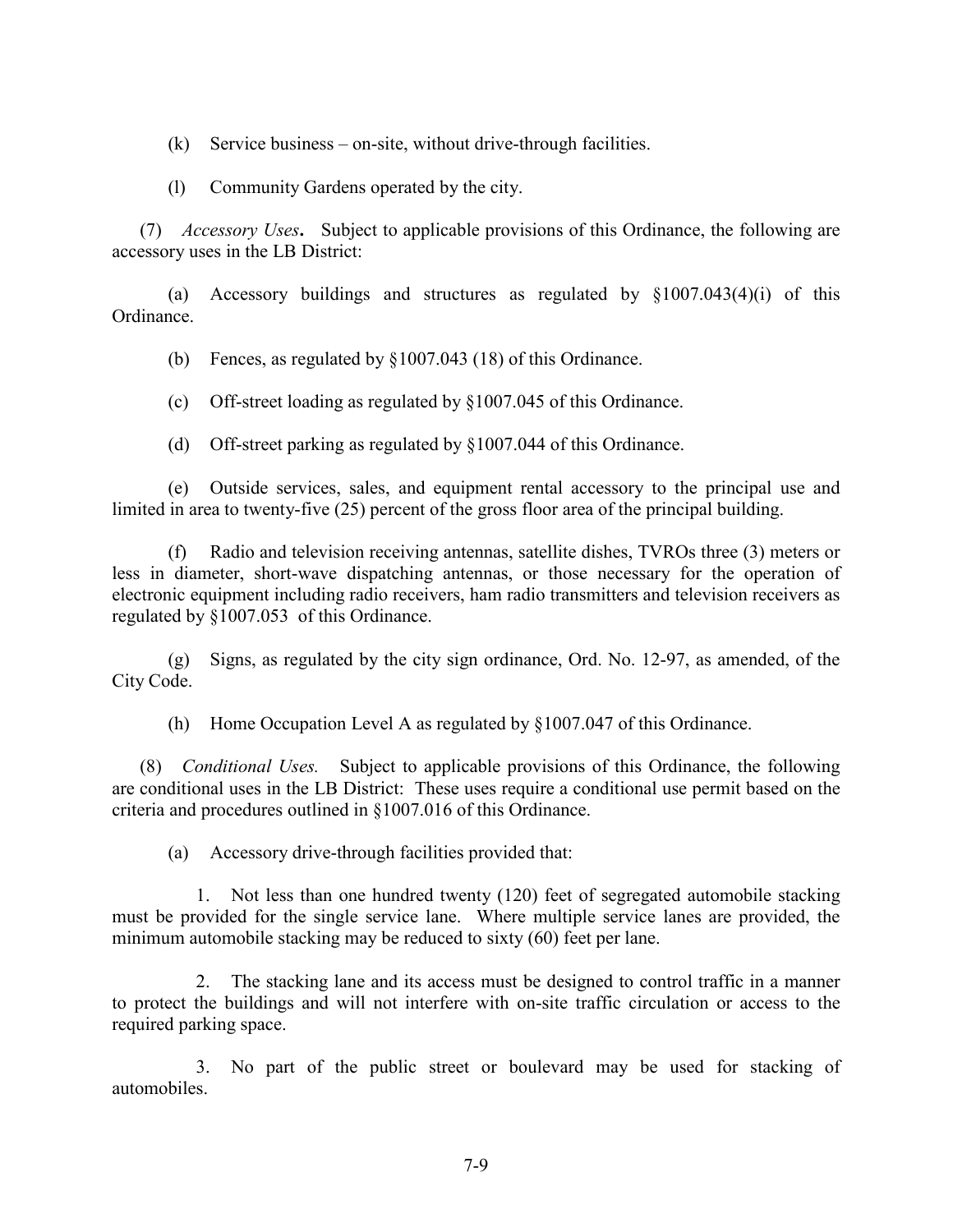4. The stacking lane, order board intercom, and window placement shall be designed and located in such a manner as to minimize glare to adjacent premises, particularly residential premises, and to maximize maneuverability of vehicles on the site.

5. The drive-through window and its stacking lanes shall be screened from view of adjoining residential zoning districts and public street rights-of-way.

6. A lighting and photometric plan will be required that illustrates the drive-through service lane lighting and shall comply with §1007.043 (6) of this Ordinance.

(b) Commercial day care facilities provided that:

1. All requirements of the Minnesota Department of Health and Human Services, as may be amended, are satisfactorily met and the structure and operation is licensed accordingly.

2. Screening is provided along all shared property lines. Such required fencing and screening shall be in compliance with the applicable provisions of §1007.043 (17) of this Ordinance.

3. Adequate off-street parking is provided in a location separated from any outdoor play area(s).

4. Adequate off-street loading spaces in compliance with §1007.045 of this Ordinance.

(c) Motor fuel stations provided that:

1. *Motor Fuel Facilities.* Motor fuel facilities shall be installed in accordance with State and City standards. Additionally, adequate space shall be provided to access fuel pumps and allow maneuverability around the pumps. Underground fuel storage tanks are to be positioned to allow adequate access by motor fuel transports and unloading operations which do not conflict with circulation, access and other activities on the site. Fuel pumps shall be installed on pump islands.

2. *Architectural Standards*.

a. As a part of the conditional use permit application, a color illustration of all building elevations shall be submitted.

b. The architectural appearance, scale, and functional plan of the building(s) and canopy shall be complementary and compatible with each other and the existing buildings in the neighborhood setting.

c. All sides of the principal and accessory structures are to have essentially the same or a coordinated harmonious finish treatment pursuant to  $$1007.043$  (2) of this Ordinance.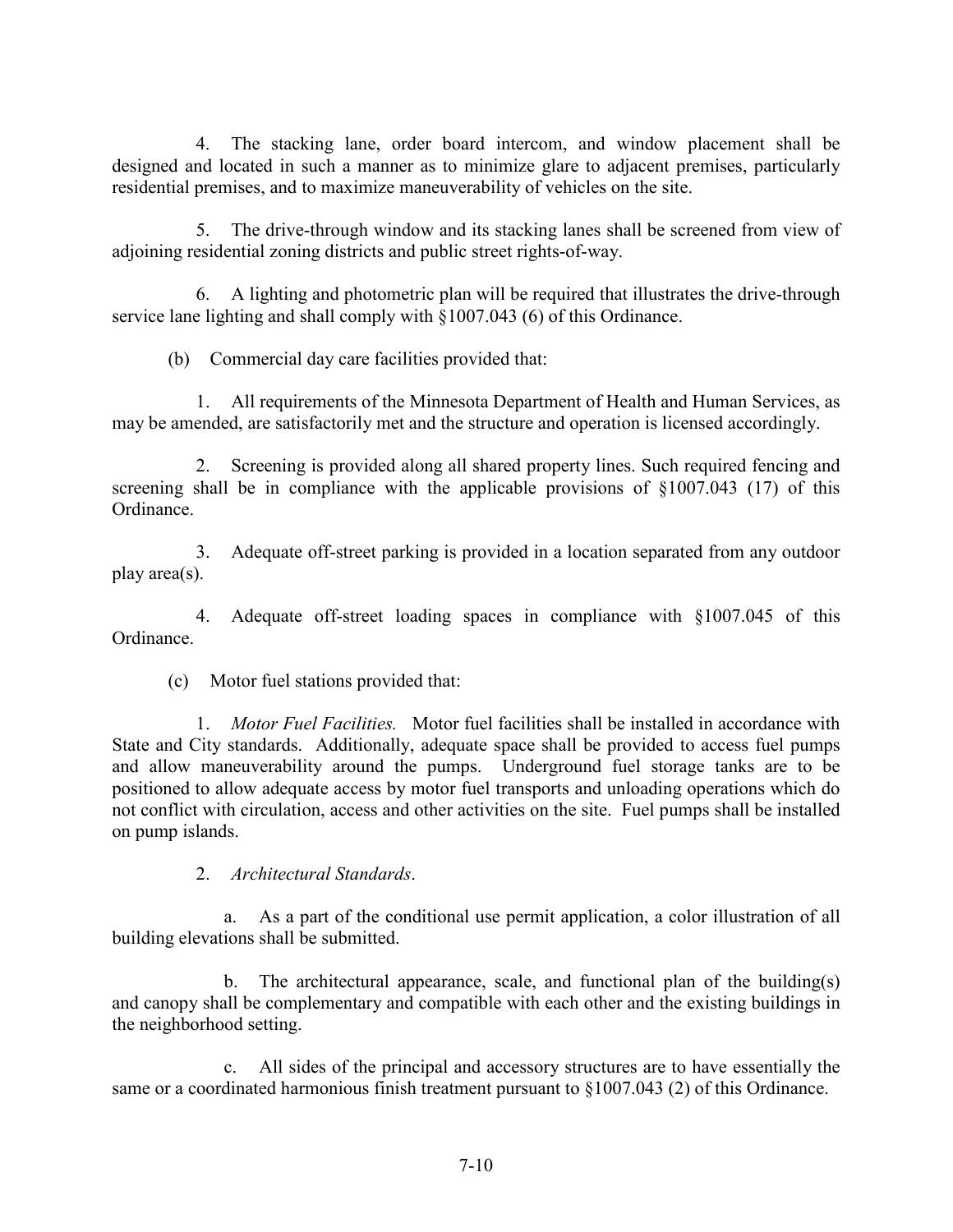d. Exterior wall treatments like brick, stone (natural or artificial), decorative concrete block and stucco shall be used.

e. Earth tone colors of exterior materials including the canopy columns shall be required. "Earth tone colors" shall be defined as any various soft colors like those found in nature in soil, vegetation, etc., such colors are limited to brown, black, gray, tan, beige, brick red, soft green, soft blue, or white.

f. Ten (10) percent of the building facade may contain contrasting colors. Contrasting colors shall be those colors not defined as earth tones. The canopy may have contrasting color bands or accent lines not to exceed an accumulative width of four (4) inches. The color bands shall not be illuminated.

3. *Canopy*. A protective canopy structure may be located over the pump island(s), as an accessory structure. The canopy shall meet the following performance standards:

a. The edge of the canopy shall be thirty (30) feet or more from the front and/or side lot line, provided that adequate visibility both on-site and off-site is maintained.

b. The canopy shall not exceed eighteen (18) feet in height and must provide fourteen (14) feet of clearance to accommodate a semi-trailer truck passing underneath.

c. The canopy fascia shall not exceed three (3) feet in vertical height.

d. Canopy lighting shall consist of canister spotlights recessed into the canopy. No portion of the light source of fixture may extend below the ceiling of the canopy. Total canopy illumination may not exceed one hundred fifteen (115) foot candles below the canopy at ground level.

e. The architectural design, colors, and character of the canopy shall be consistent with the principal building on the site.

f. Signage may be allowed on a detached canopy in lieu of wall signage on the principal structure, provided that:

i. The individual canopy sign does not exceed more than twenty (20) percent of the canopy facade facing a public right-of-way.

g. Canopy posts/sign posts shall not obstruct traffic or the safe operation of the gas pumps.

4. *Pump Islands.* Pump islands shall comply with the following performance standards: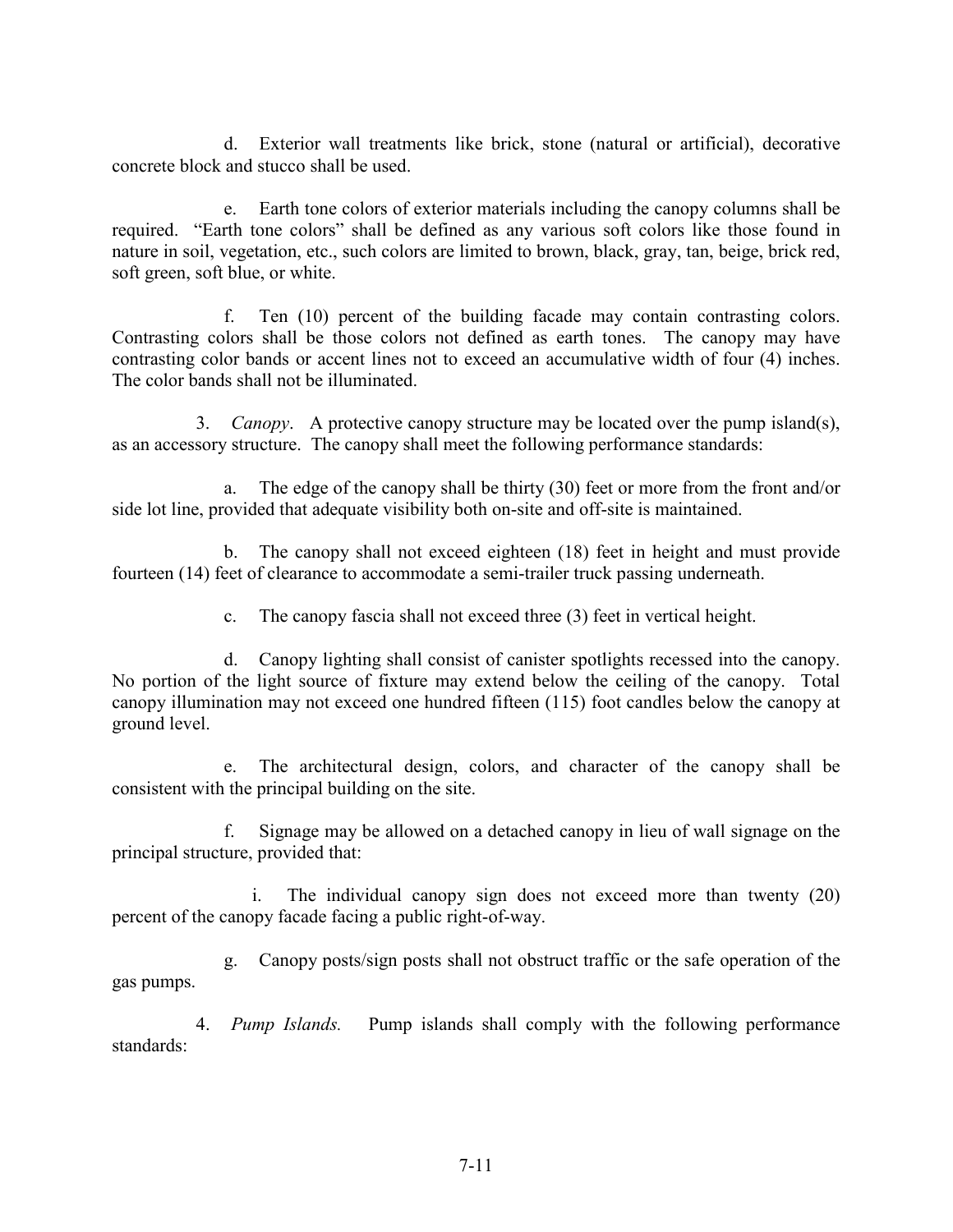a. Pump islands shall be elevated six (6) inches above the traveled surface of the site.

b. All pump islands shall be set at least thirty (30) feet back from any property line. Additionally, the setback between the pump islands curb face must be at least twenty-four (24) feet.

5. *Dust Control and Drainage.* The entire site other than taken up by a building, structure, or plantings shall be surfaced with asphalt, concrete, cobblestone, or paving brick. Plans for surfacing and drainage shall be subject to approval of the City Engineer. Drainage from all fueling areas shall be directed to an oil/grit separator. Minimum design standards for the oil/grit separator shall include the following:

a. A minimum of four hundred (400) cubic feet of permanent pool storage capacity per acre of drainage area.

- b. A minimum pool depth of four (4) feet.
- c. A minimum oil containment capacity of eight hundred (800) gallons.

d. Minimum maintenance/inspection of two (2) times per year and/or after measurable spill events. A measurable spill shall be defined by the Minnesota Pollution Control Agency (MPCA). Any measurable spill event must be reported to the MPCA.

6. *Landscaping.*

a. At least thirty-five (35) percent of the lot, parcel or tract of land used exclusively for the gas sales facility shall remain as a grass plot, including trees, shrubbery, plantings or fencing and shall be landscaped. Required minimum green area should be emphasized in the front and side yards abutting streets or residential property.

b. At the boundaries of the lot, the following landscape area shall be required:

i. From side and rear property lines, an area of not less than ten (10) feet wide shall be landscaped in compliance with §1007.043 (17) of this Ordinance.

ii. From all road rights-of-way, an area of not less than fifteen (15) feet wide shall be landscaped in compliance with §1007.043 (17) of this Ordinance.

iii. Where lots abut residentially zoned property, a buffer yard of not less than twenty (20) feet wide shall be landscaped and screened in accordance with §1007.043 (17) of this Ordinance.

iv. The property owner shall be responsible for maintenance of all landscaping, including within the boulevard.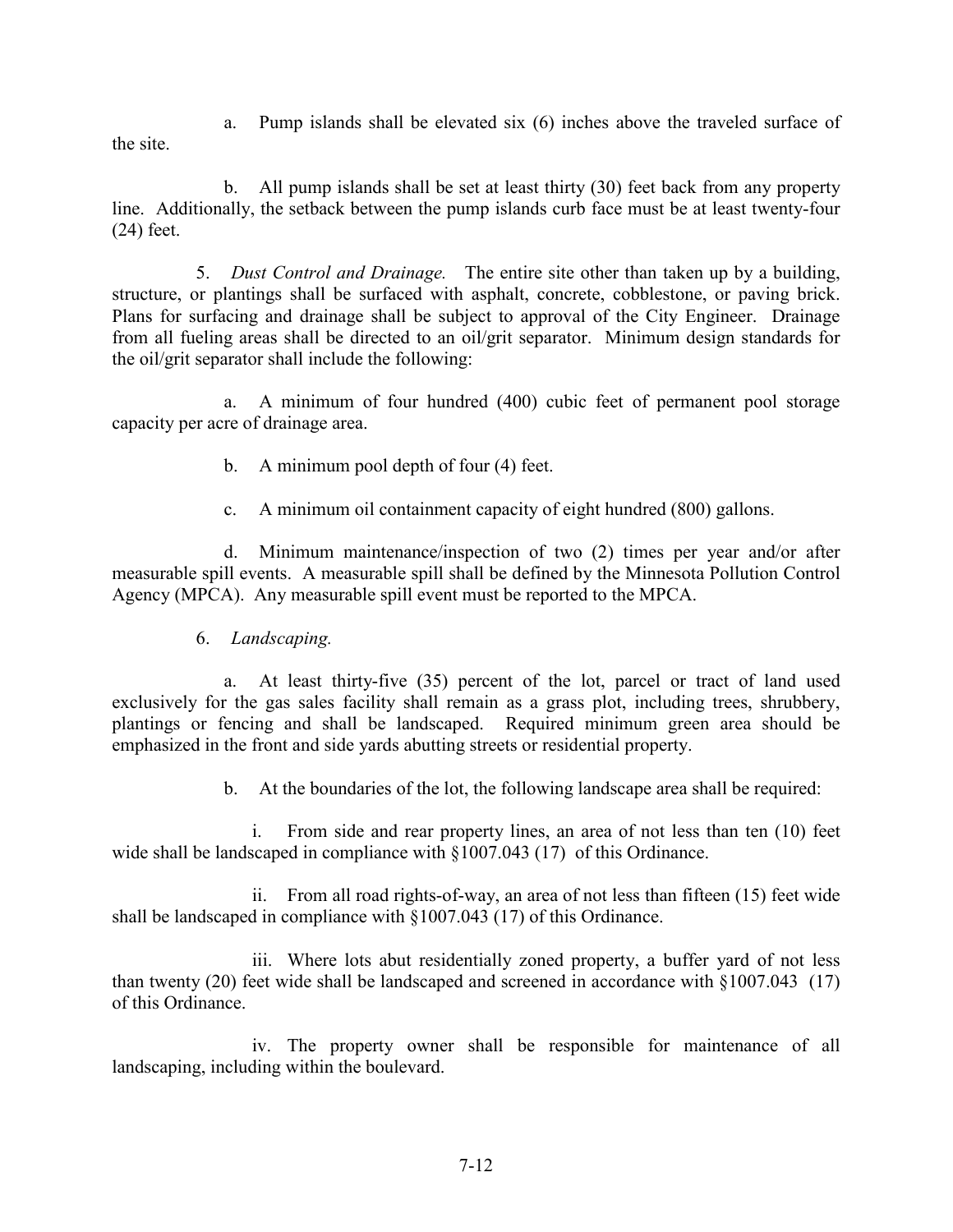7. *Exterior Lighting.* The lighting shall be accomplished in such a way as to have no direct source of light visible from adjacent land in residential use or from the public right-ofway and shall be in compliance with §1007.043 (6) of this Ordinance. A comprehensive lighting plan shall be submitted as part of the conditional use permit application, and shall be subject to the following performance standards:

a. *Canopy Lighting.* Canopy lighting under the canopy structure shall consist of canister spotlights recessed into the canopy. No portion of the light source or fixture may extend below the ceiling of the canopy. Total canopy illumination below the canopy may not exceed one hundred fifteen (115) foot candles at ground level.

b. *Perimeter Lighting.* Lighting at the periphery of the site and building shall be directed downward, and individual lights shall not exceed fifteen (15) foot candles at ground level.

c. *Illumination.* Maximum site illumination shall not exceed four-tenths (0.4) foot candle at ground level when measured at any boundary line with an adjoining residential property or any public property.

d. *Access.* Vehicular access points shall create a minimum of conflict with through traffic movement and shall comply with §1007.044 of this Ordinance.

8. *Circulation and Loading.* The site design must accommodate adequate turning radius and vertical clearance for a semi-trailer truck. Designated loading areas must be exclusive of off-street parking stalls and drive aisles. A site plan must be provided to illustrate adequate turning radius, using appropriate engineering templates.

9. *Parking.*

a. Parking spaces shall be calculated solely based upon the use(s) and the square footage of the principal building(s).

b. Parking spaces shall be screened from abutting residential properties in compliance with §1007.043 (19) of this Ordinance.

10. *Noise.* Public address system shall not be audible at any property line. Play of music or advertisement from the public address system is prohibited. Noise control shall be required as regulated in §1007.043 (10) of this Ordinance.

11. *Outside Storage, Sales and Service.* No outside storage or sales shall be allowed, except as follows:

a. Public phones may be located on site as long as they do not interrupt on-site traffic circulation, and are not located in a yard abutting residentially zoned property.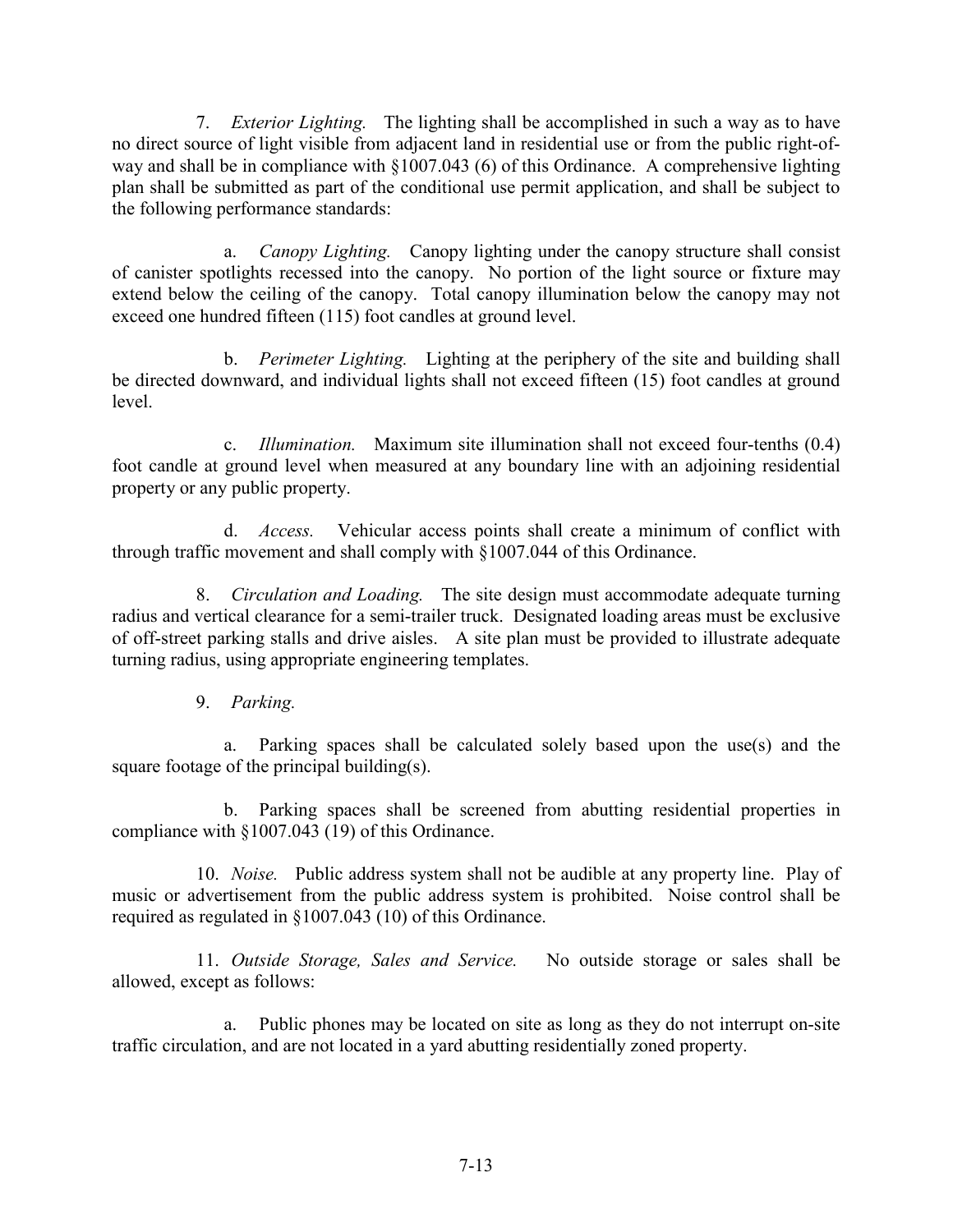b. Propane sales of twenty (20) pound capacity tanks may be located outside provided the propane tanks are secured in a locker and meets all State Uniform Building and Fire Codes.

c. Large, bulk sale propane tanks must meet all applicable building and fire code requirements.

d. A compressed air service area may be located on site as long as it does not interrupt on-site traffic circulation.

e. Accessory outdoor services, sales, or rental as regulated by  $\{1007.111\}$  (7)(e) of this Ordinance.

12. *Litter Control.* The operation shall be responsible for litter control on the subject property, which is to occur on a daily basis. Trash receptacles shall be provided at a convenient location on site to facilitate litter control.

13. *Additional Stipulations*. All conditions pertaining to a specific site are subject to change when the Council, upon investigation in relation to a formal request finds that the general welfare and public betterment can be served as well or better by modifying or expanding the conditions set forth herein.

(d) Planned unit development – commercial including shopping centers as regulated by §1007.024 of this Ordinance.

(e) Private lodges and clubs provided that:

1. Screening from residential uses and landscaping is provided in compliance with requirements for business or industrial uses in §1007.043 (17) of this Ordinance

2. Adequate off-street parking and access is provided on the site or on lots directly abutting directly across a public street or alley to the principal use in compliance with §1007.044 of this Ordinance

3. Parking is screened and landscaped in compliance with requirements for business or industrial uses in §1007.043 (17) of this Ordinance.

4. Adequate off-street loading and service entrances are provided and regulated where applicable by §1007.045 of this Ordinance.

(f) Public, Educational, and Religious Buildings. Public or semi-public recreational buildings and neighborhood or community centers; limited to nursery, elementary, junior high and senior high schools; and religious institutions such as churches, chapels, temples, mosque, and synagogues provided that: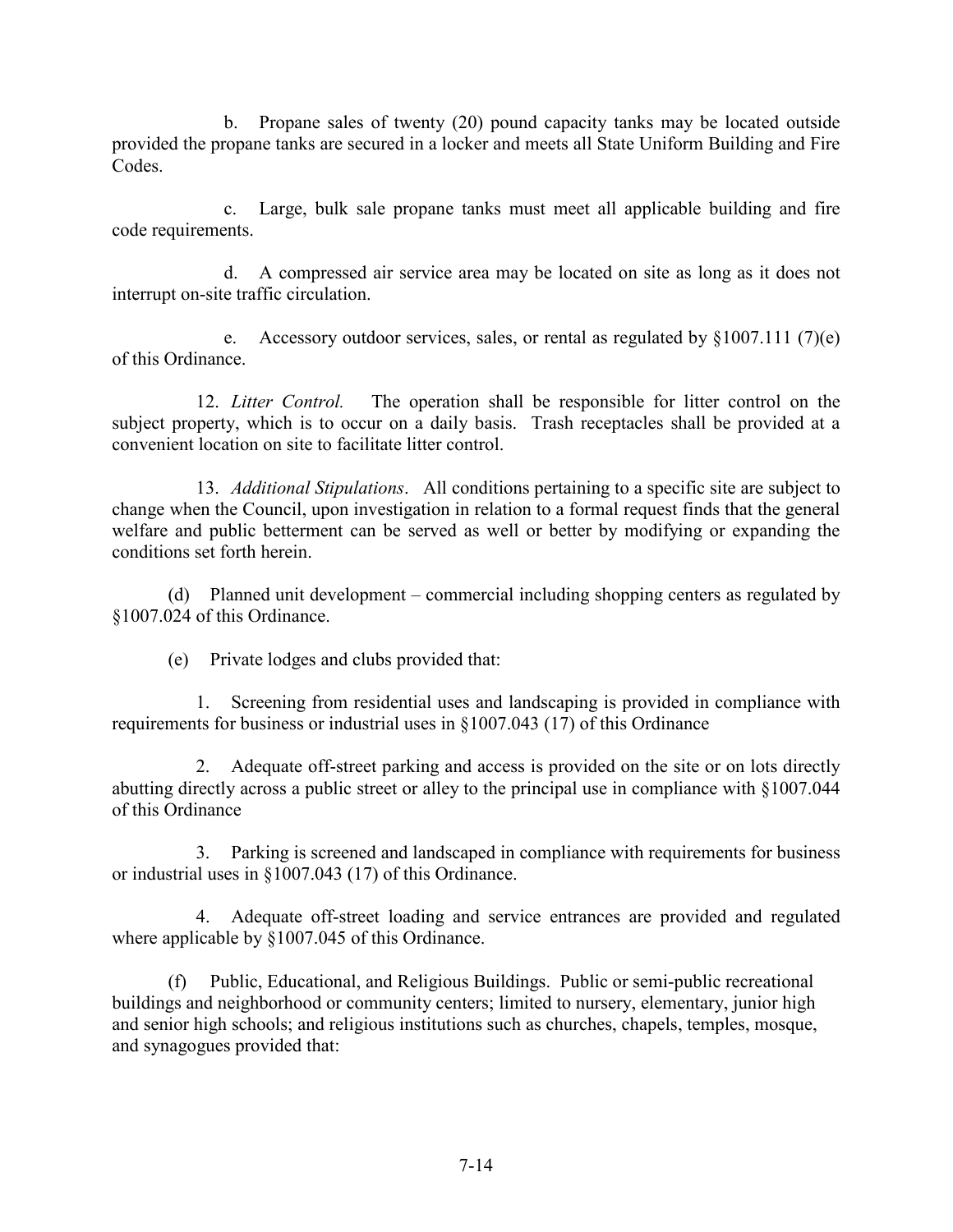1. Screening from residential uses and landscaping is provided in compliance with requirements for business or industrial uses in §1007.043 (17) of this Ordinance.

2. Adequate off-street parking and access is provided on the site or on lots directly abutting directly across a public street or alley to the principal use in compliance with §1007.044 of this Ordinance

3. Parking is screened and landscaped in compliance with requirements for business or industrial uses in §1007.043 (17) of this Ordinance.

4. Adequate off-street loading and service entrances are provided and regulated where applicable by §1007.045 of this Ordinance.

(g) Specialty schools such as music, dance or business schools provided that:

1. Provisions are made to buffer and screen any adjoining residential uses.

2. The site is served by an arterial or collector street of sufficient capacity to accommodate traffic which will be generated.

(h) Residential apartments accessory to permitted or conditional uses in the LB District provided that:

1. The apartment is located in the same building as the principal use.

2. Residential and non-residential use are not contained on the same floor.

3. The residential and non-residential uses do not conflict in any manner.

(i) Veterinary Hospitals provided that:

1. All areas in which animals are confined are located indoors and are properly soundproofed from adjacent properties.

2. Animal carcasses are properly disposed of in a manner not utilizing on-site garbage facilities or incineration and the carcasses are properly refrigerated during periods prior to disposal.

3. An indoor animal kennel is permitted as a use accessory to the veterinary hospital provided that:

a. The number of animals boarded shall not exceed twenty (20).

b. An indoor exercise area shall be provided to accommodate the periodic exercising of animals boarded at the kennel. No outdoor exercising of animals shall be permitted.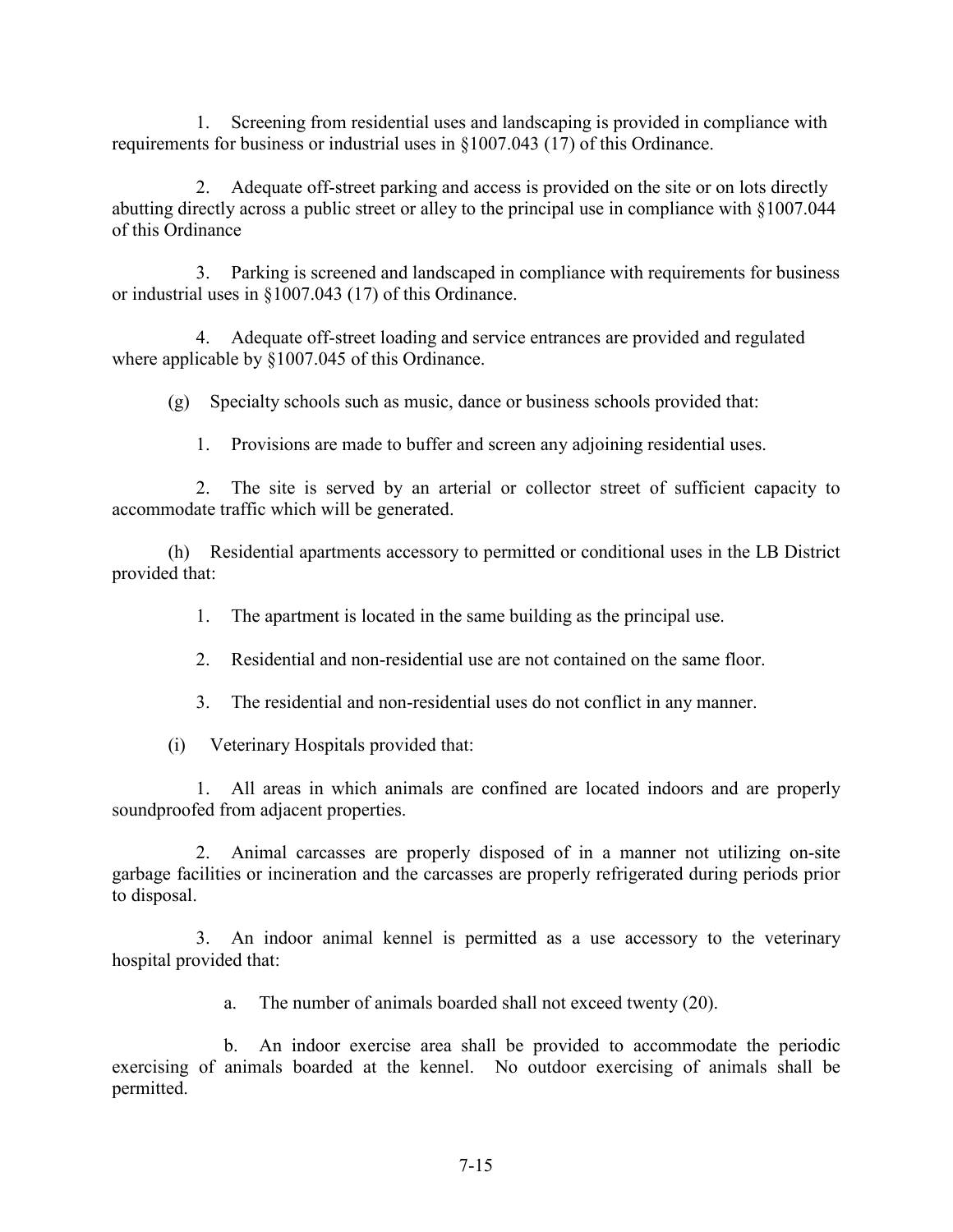c. A ventilation system shall be designed so that no odors or organisms will spread between wards or to the outside air and will be capable of completely exchanging internal air at a rate of at least twice per hour. Air temperature must be maintained between 60 and 75 degrees Fahrenheit.

d. A room separate from the kennel area shall be provided of sufficient size to adequately separate animals that are sick or injured from healthy animals.

e. Indoor animal kennel floors and walls shall be made of non-porous materials or sealed concrete to make it non-porous.

f. Animal wastes shall be flushed down an existing sanitary sewer system or enclosed in a container of sufficient construction to eliminate odors and organisms and shall be properly disposed of at least once a day.

4. The appropriate license is obtained from the City and the conditions of Chapter 503 relating to the keeping of animals are satisfactorily met.

5. All State Health Department and Minnesota Pollution Control Agency requirements for such facilities are met.

(Ord. No. 08-15, passed on 10-12-2015)

(9) *Uses by Administrative Permit.* Subject to applicable provisions of this Ordinance, the following uses are allowed by administrative permit, as may be approved by the Zoning Administrator:

(a) Personal wireless service antennas as secondary uses as regulated by §1007.053 of this Ordinance.

(b) Home Occupation Level B as regulated by §1007.047 of this Ordinance.

(c) Accessory outdoor dining or seating facilities intended for consumption of food or beverages purchased on site, provided that requirements of §1007.054 are met. This administrative permit may be incorporated into another approval such as but not limited to a site plan, planned unit development, or building permit.

(d) Transient Merchants.

(10) *Interim Uses.* Subject to applicable provisions of this Ordinance, the following are interim uses in the LB District and are governed by §1007.017 of this Ordinance:

(a) None.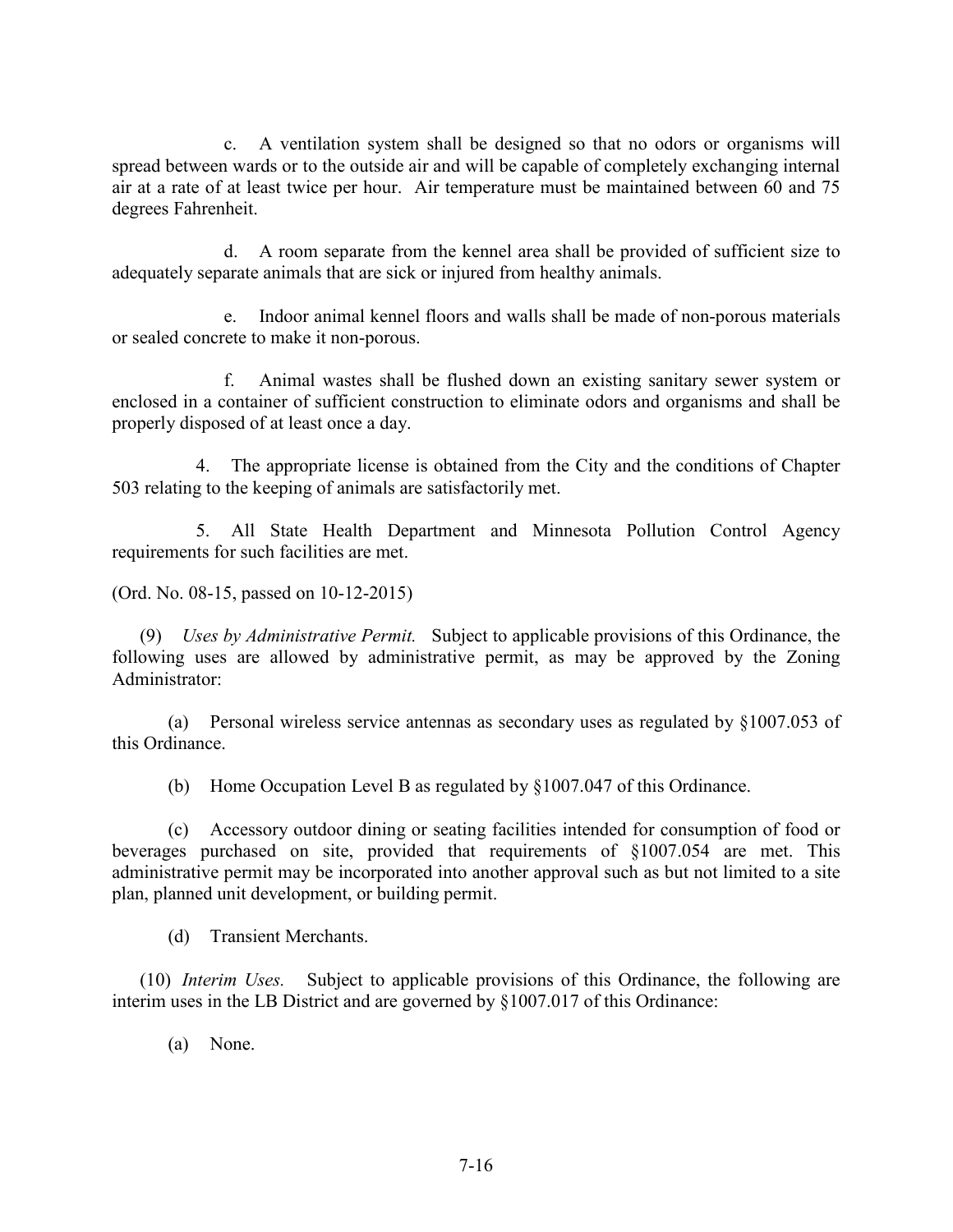#### **§ 1007.112 GB, GENERAL BUSINESS DISTRICT.**

(1) *Purpose.* There are areas containing a wide variety of business uses including retail, service, and semi-industrial uses. As such, they may contain businesses which tend to serve other business and industry as well as those catering to shoppers' needs. No new land shall be zoned GB, General Business unless the site or area lies within the City's MUSA and sanitary sewer and municipal water is available.

- (2) *Lot and Yard Requirements.*
	- (a) *Minimum Lot Size.* 
		- 1. *Sewered Lot.* Twenty thousand (20,000) square feet.

2. *Unsewered Lot.* Ten (10) acres in accordance with applicable provisions of §1007.041 of this Ordinance.

- (b) *Minimum Lot Width.* One hundred (100) feet.
- (c) *Setbacks*. (The greater of the following:)
	- 1. *From Streets.*
		- a. *Principal Building - Local Street.* Thirty (30) feet.
		- b. *Principal Building - Collector or Arterial Street.* Forty (40) feet.
		- c. *Parking Lot/Driveway.* Fifteen (15) feet.
	- 2. *Rear Yard.*
		- a. *Principal Building.* Thirty (30) feet.
		- b. *Accessory Building.* Five (5) feet.
		- c. *Parking Lot.* Ten (10) feet.
	- 3. *Side Yard.*
		- a. *Principal Building.* Ten (10) feet.
		- b. *Accessory Building.* Ten (10) feet.
		- c. *Parking Lot.* Ten (10) feet.
	- 4. *From Residential District.* Thirty-five (35) feet.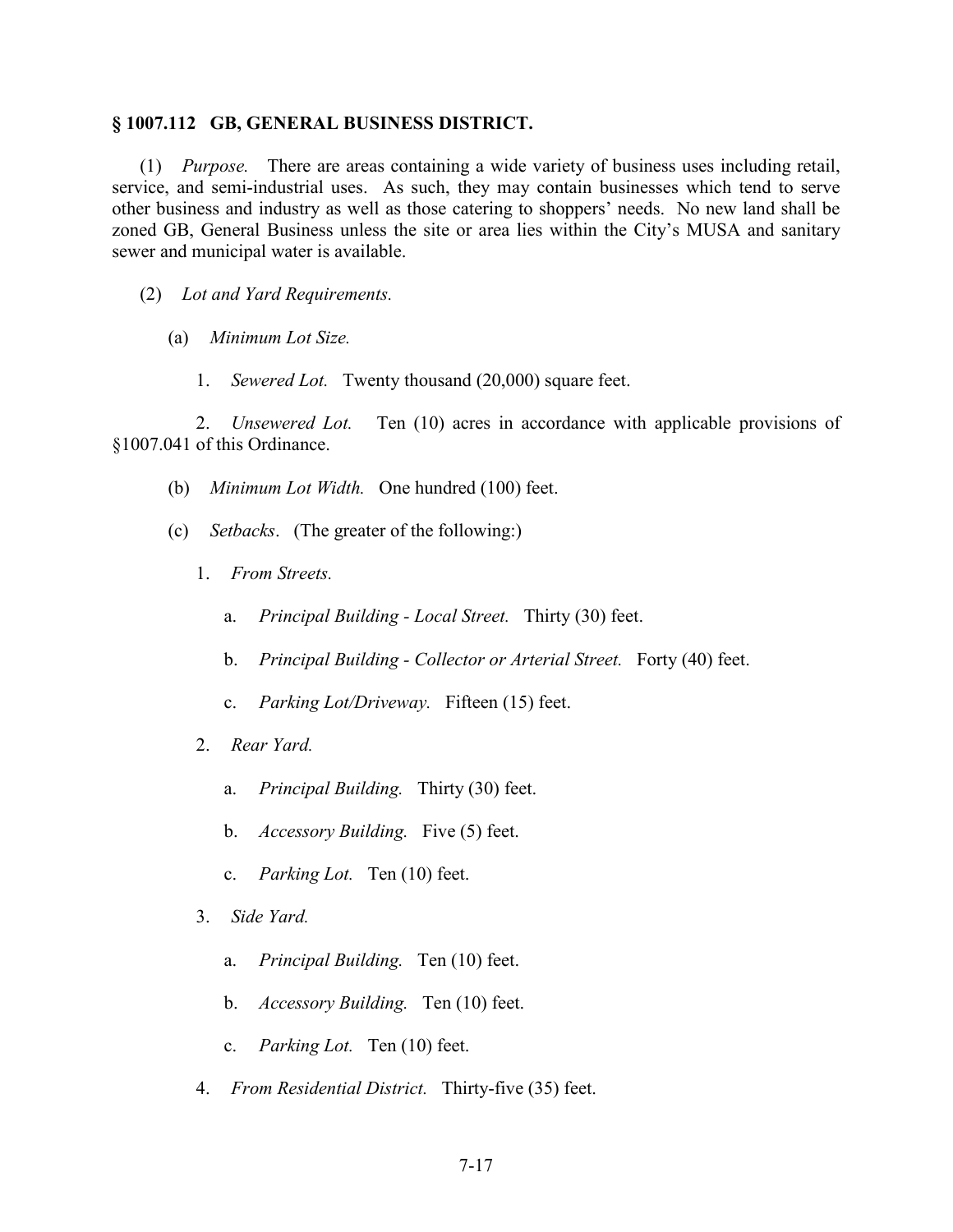5. *Between Principal Buildings.* Not less than one-half (1/2) the sum of the building heights of the two (2) buildings.

(3) *Height Regulations.* No building in the GB District shall be erected or structurally altered to exceed forty-five (45) feet in height.

(4) *Impervious Surface Coverage.* In no event shall off-street parking space, structures of any type, buildings, or other features cover more than seventy-five (75) percent of the lot area resulting in less than twenty-five (25) percent pervious landscaped area.

(5) *Building Requirements.* All newly constructed buildings shall meet the exterior building standards of §1007.043 (2)(d) of this Ordinance.

(6) *Permitted Uses.* In the GB District, no building or land shall be used, and no building shall be erected, converted or structurally altered unless otherwise provided herein, except for one or more of the following uses.

(a) Adult use – principal and accessory.

(b) Governmental and public regulated utilities, buildings, and structures necessary for the health, safety, and general welfare of the City.

(c) Commercial greenhouses and nurseries.

- (d) Hospitality business.
- (e) Liquor sales, on and off sale.
- (f) Office business clinical.
- (g) Office business general.
- (h) Personal Services.

(Ord. No. 21-03, passed on 10-13-2003)

(i) 9 Recreational business contained entirely within the principal building.

(j) Restaurants and Brew Pubs with or without drive-through facilities, without outdoor dining or seating.

- (k) Retail business.
- (l) Service business off-site.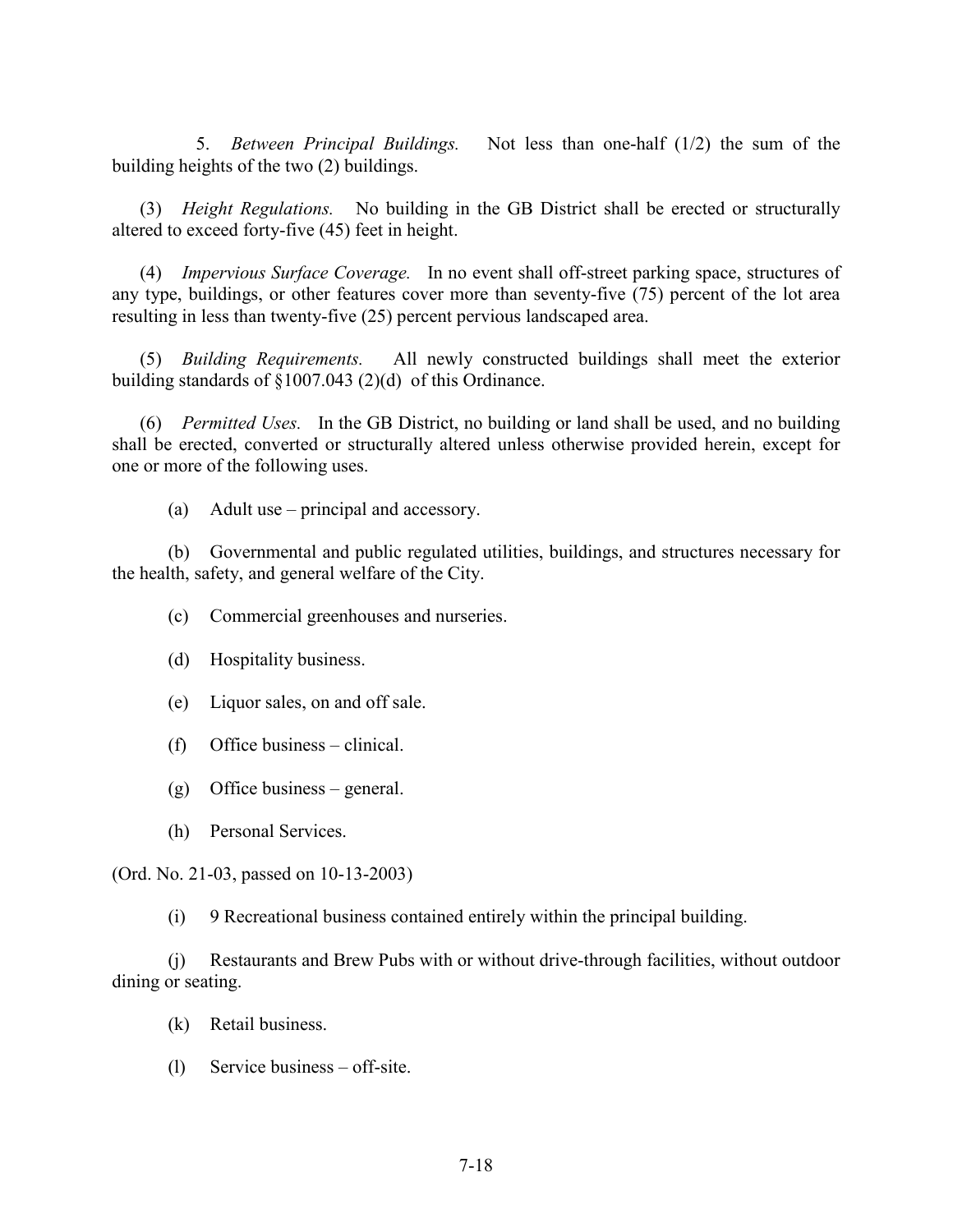(m) Service business – on-site.

(n) Specialty schools such as music, dance, gymnastics, or business/trade schools.

(o) Theaters.

(p) Community Gardens operated by the city.

(7) *Accessory Uses.* Subject to applicable provisions of this Ordinance, the following are accessory uses in the GB District:

(a) Accessory buildings and structures as regulated by §1007.043 (4)(i) of this Ordinance.

(b) Drive-through service facilities:

1. Not less than one hundred twenty (120) feet of segregated automobile stacking must be provided for the single service lane. Where multiple service lanes are provided, the minimum automobile stacking may be reduced to sixty (60) feet per lane.

2. The stacking lane and its access must be designed to control traffic in a manner to protect the buildings and will not interfere with on-site traffic circulation or access to the required parking space.

3. No part of the public street or boulevard may be used for stacking of automobiles.

4. The stacking lane, order board intercom, and window placement shall be designed and located in such a manner as to minimize glare to adjacent premises, particularly residential premises, and to maximize maneuverability of vehicles on the site.

5. The drive-through window and its stacking lanes shall be screened from view of adjoining residential zoning districts and public street rights-of-way.

6. A lighting and photometric plan will be required that illustrates the drive-through service lane lighting and shall comply with §1007.043 (6) of this Ordinance.

(c) Fences, as regulated by §1007.043 (18) of this Ordinance.

(d) Off-street loading as regulated by §1007.045 of this Ordinance.

(e) Off-street parking as regulated by §1007.044 of this Ordinance.

(f) Outside services, sales, and equipment rental accessory to the principal use and limited in area to twenty-five (25) percent of the gross floor area of the principal building.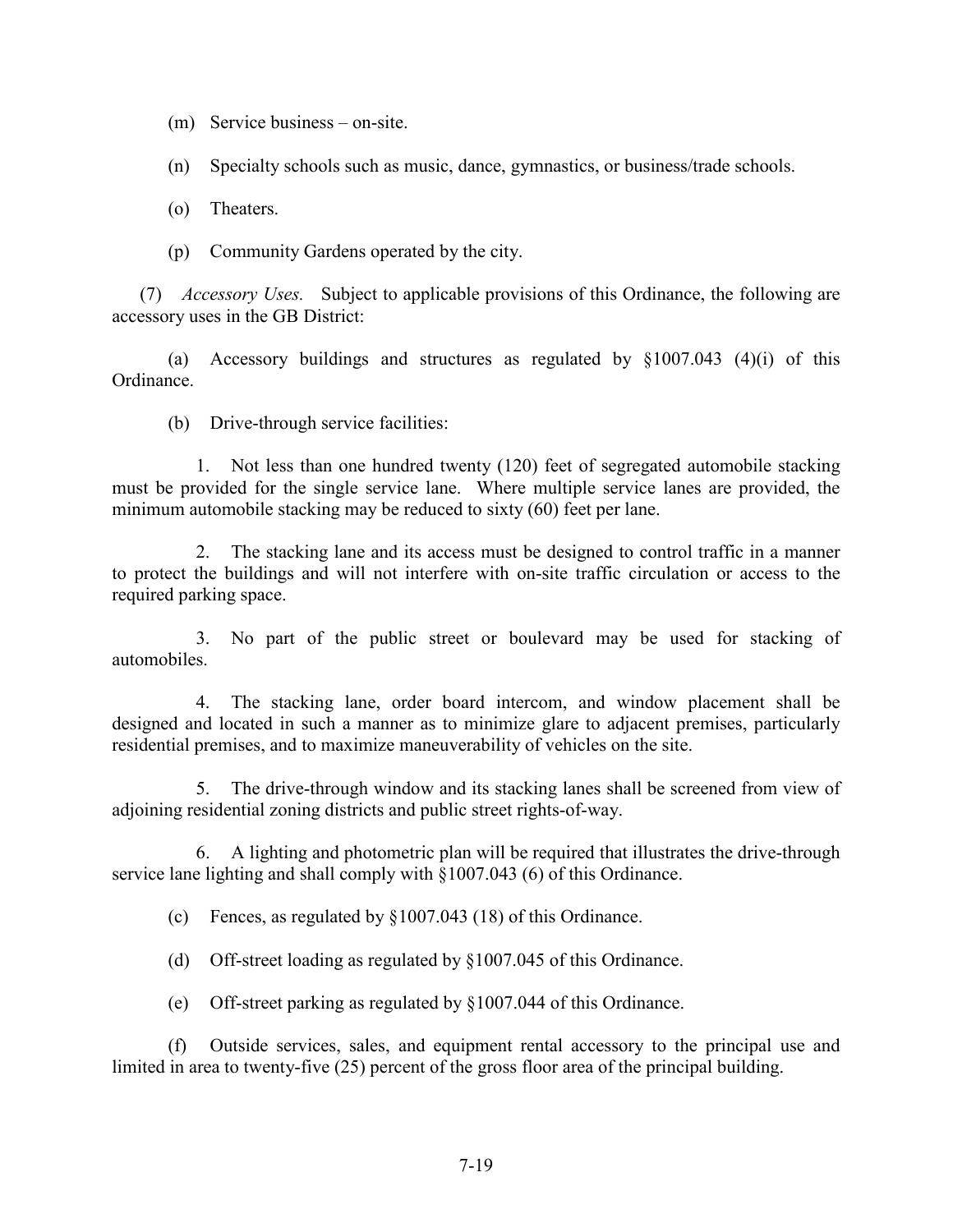(g) Radio and television receiving antennas, satellite dishes, TVROs three (3) meters or less in diameter, short-wave dispatching antennas, or those necessary for the operation of electronic equipment including radio receivers, ham radio transmitters and television receivers as regulated by §1007.053 of this Ordinance.

(h) Signs, as regulated by the city sign ordinance, Ord. No. 12-97, as amended, of the City Code.

(i) Home Occupation Level A as regulated by §1007.047 of this Ordinance.

(8) *Conditional Uses.* Subject to applicable provisions of the Ordinance, the following are conditional uses in the GB District: These uses require a conditional use permit based upon the criteria and procedures outlined in §1007.016 of this Ordinance.

(a) Automobile and truck repair (including body shops) provided that:

1. The architectural appearance and functional plan of the building and site shall not be so dissimilar to the existing buildings or area as to cause impairment in property values or constitute a blighting influence.

2. The entire area other than occupied by buildings or structures or planting shall be surfaced with bituminous or concrete which will control dust and drainage. The entire area shall have a perimeter curb barrier, a storm water drainage system and is subject to the approval of the City Engineer.

3. All buildings shall provide an interior location for trash handling or an enclosed trash receptacle area in conformance with the following:

a. Exterior wall treatment shall be similar and/or complement the principal building.

b. The enclosed trash receptacle area shall be located in the rear or in a side yard which is not abutting a street.

c. The trash enclosure must be in an accessible location for pick up hauling vehicles.

d. The trash enclosure must be fully screened from view of adjacent properties.

4. All painting must be conducted in an approved paint booth. All paint booths and all other activities of the operation shall thoroughly control the emission of fumes, dust or other particulated matter so that the use shall be in compliance with the State of Minnesota Pollution Control Standards, Minnesota Regulation APC 1-15, as amended.

5. The emission of odor by a use shall be in compliance with and regulated by the State of Minnesota Pollution Control Standards, Minnesota regulations APC, as amended.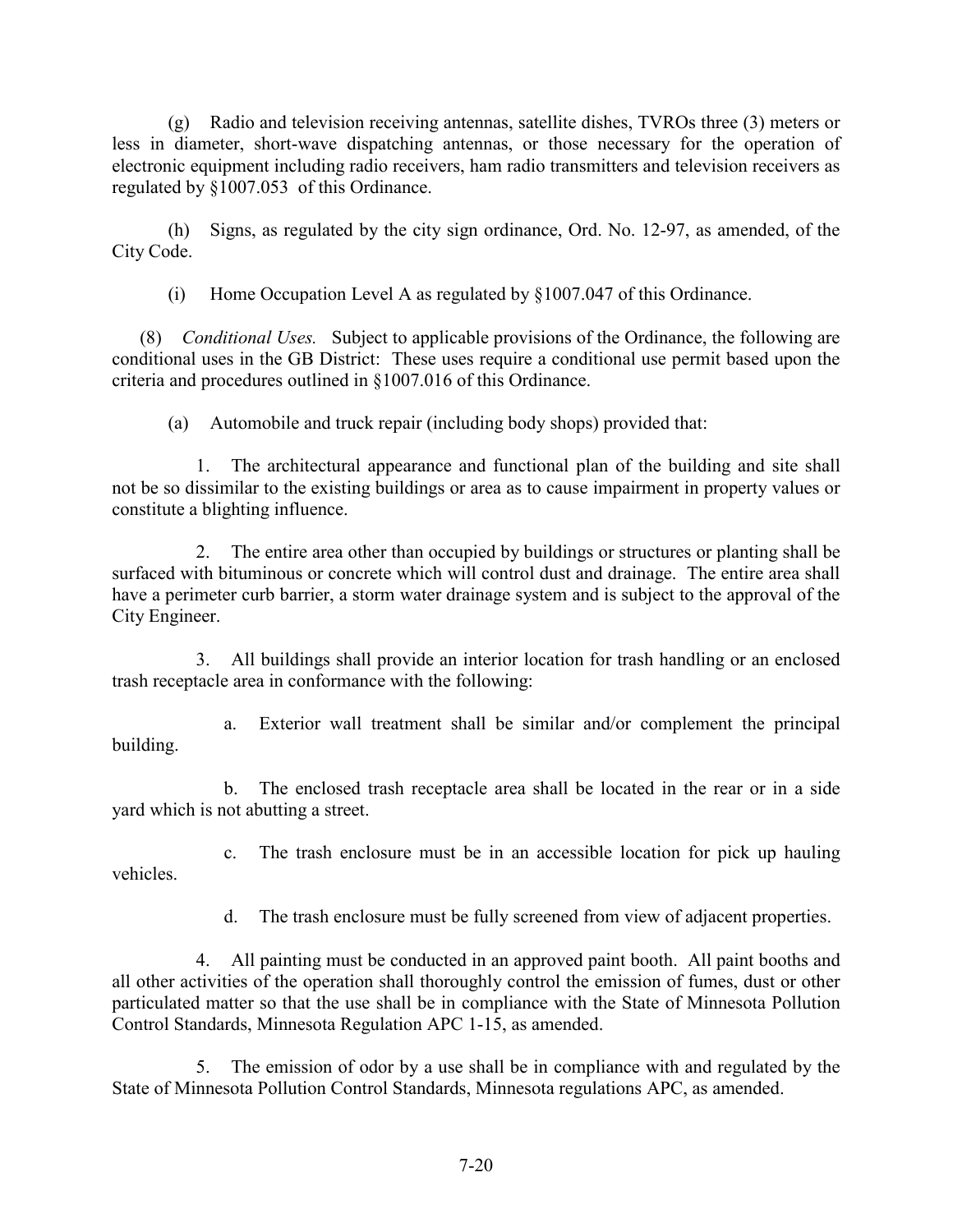6. All flammable materials, including liquids and rags, shall conform with the applicable provisions of the Minnesota Uniform Fire Code.

7. All outside storage shall be prohibited except the storage of customer vehicles waiting for repair.

8. All conditions pertaining to a specific site are subject to change when the Council, upon investigation in relation to a formal request, finds that the general welfare and public betterment can be served by modifying the conditions.

(b) Bus garage provided that:

1. When abutting a residential use or residential district, the property shall be screened and landscaped in accordance with §1007.043 (17) of this Ordinance.

2. The architectural appearance and functional plan of the building and site shall not be so dissimilar to the existing buildings or areas as to cause impairment in property values or constitute a blighting influence.

3. The entire area other than occupied by the building or planting shall be surfaced with blacktop or concrete which will control dust and drainage which is subject to the approval of the City Engineer.

4. The entire area shall have a drainage system which is subject to the approval of the City Engineer.

5. Vehicular access points shall be limited, shall create a minimum of conflict with through traffic movement and shall be subject to the approval of the City Engineer.

6. Provisions are made to control and reduce noise.

7. An internal site pedestrian circulation system shall be defined and appropriate provisions made to protect such areas from encroachments by parked cars or moving vehicles.

8. Motor fuel activities associated with the bus service shall be installed in accordance with State and City standards. Additionally, adequate space shall be provided to access gas pumps and allow maneuverability around the pumps. Underground fuel storage tanks are to be positioned to allow adequate access by motor fuel transports and unloading operations do not conflict with circulation, access and other activities on the site. Fuel pumps shall be installed on pump islands.

(c) Commercial car washes (drive-through, mechanical and self-service) provided that:

1. The site is serviced by municipal sanitary sewer.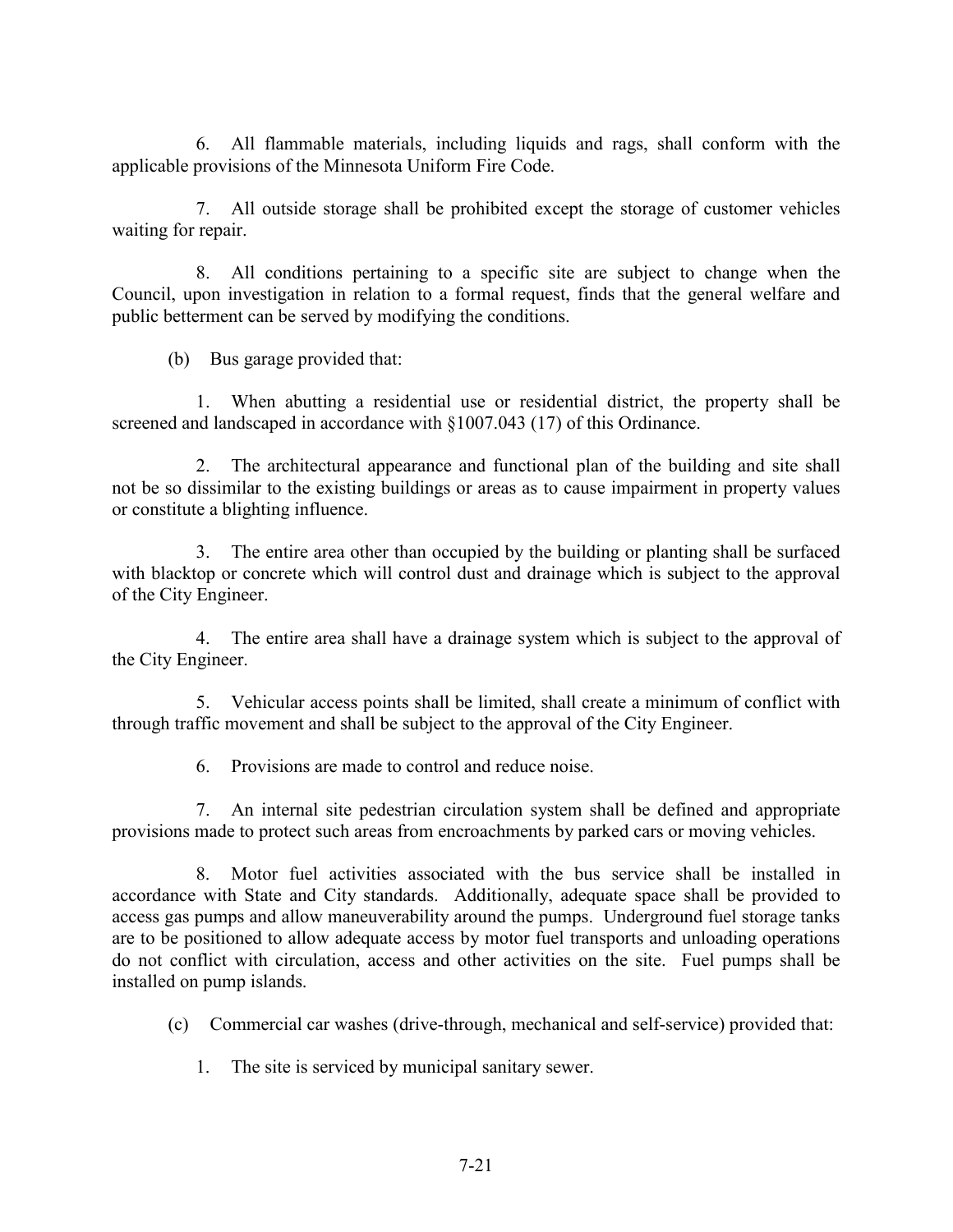2. The architectural appearance and functional plan of the building and site shall not be so dissimilar to the existing buildings or areas as to cause impairment in property values or constitute a blighting influence.

3. Magazining or stacking space is constructed to accommodate that number of vehicles which can be washed during a maximum thirty (30) minute period and shall be subject to the approval of the City Engineer.

4. At the boundaries of a residential district, a strip of not less than five (5) feet shall be landscaped and screened in compliance with §1007.043 (17) of this Ordinance.

5. Parking or car magazine storage space shall be screened from view of abutting residential districts in compliance with §1007.043 (17) of this Ordinance.

6. The entire area other than occupied by the building or plantings shall be surfaced with material which will control dust and drainage which is subject to the approval of the City Engineer.

7. The entire area shall have a drainage system which is subject to the approval of the City.

8. All lighting shall be hooded and so directed that the light source is not visible from the public right-of-way or from an abutting residence and shall be in compliance with §1007.043 (6) of this Ordinance.

9. Vehicular access points shall be limited, shall create a minimum of conflict with through traffic movement and shall be subject to the approval of the City Engineer.

10. Provisions are made to control and reduce noise.

(d) Commercial day care facilities provided that:

1. All requirements of the Minnesota Department of Health and Human Services, as may be amended, are satisfactorily met and the structure and operation is licensed accordingly.

2. Screening is provided along all shared property lines. Such required fencing and screening shall be in compliance with the applicable provisions of §1007.043 (19) of this Ordinance.

3. Adequate off-street parking is provided in a location separated from any outdoor play area(s).

4. Adequate off-street loading spaces in compliance with §1007.045 of this Ordinance.

(e) Contractor shops and offices provided that: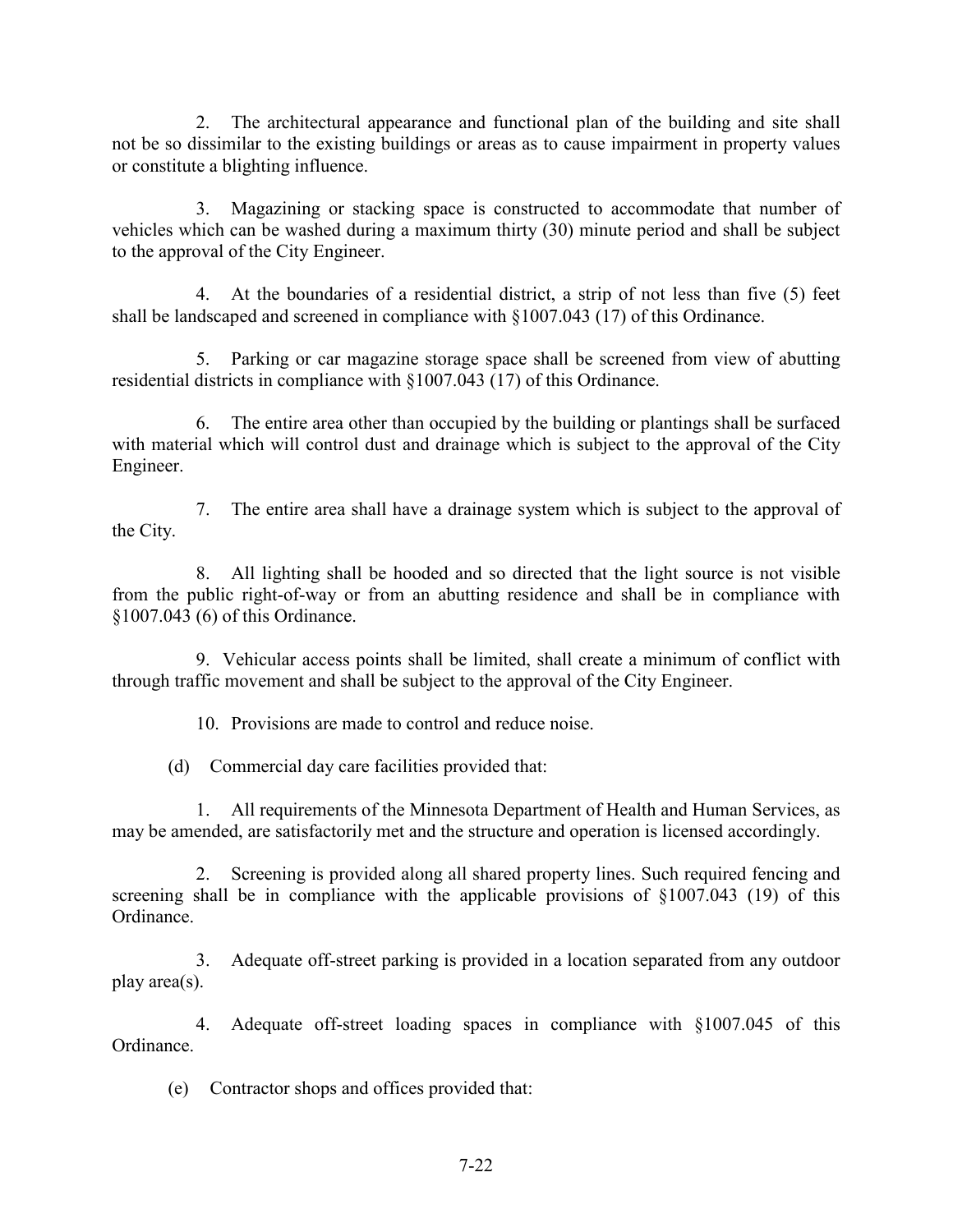1. All outside storage is prohibited. The storage of contractor equipment and materials must be completely inside.

2. When abutting a residential land use, a buffer area with screening and landscaping in compliance with §1007.043 (17) of this Ordinance is provided.

(f) Hospitals provided that:

1. Side yards are double the minimum requirements established for this district and are screened in compliance with §1007.043 (17) of this Ordinance.

2. The site shall be served by an arterial or collector street of sufficient capacity to accommodate traffic which will be generated.

3. All State Statutes and regulations governing such use are strictly adhered to and all required operating permits are secured.

4. Adequate off-street loading space is provided in compliance with §1007.045 of this Ordinance.

(g) Motor fuel stations provided that:

1. *Motor Fuel Facilities.* Motor fuel facilities shall be installed in accordance with State and City standards. Additionally, adequate space shall be provided to access fuel pumps and allow maneuverability around the pumps. Underground fuel storage tanks are to be positioned to allow adequate access by motor fuel transports and unloading operations which do not conflict with circulation, access and other activities on the site. Fuel pumps shall be installed on pump islands.

### 2. *Architectural Standards.*

a. As a part of the conditional use permit application, a color illustration of all building elevations shall be submitted.

b. The architectural appearance, scale, and functional plan of the building(s) and canopy shall be complementary and compatible with each other and the existing buildings in the neighborhood setting.

c. All sides of the principal and accessory structures are to have essentially the same or a coordinated harmonious finish treatment pursuant to §1007.043 (2) of this Ordinance.

d. Exterior wall treatments like brick, stone (natural or artificial), decorative concrete block and stucco shall be used.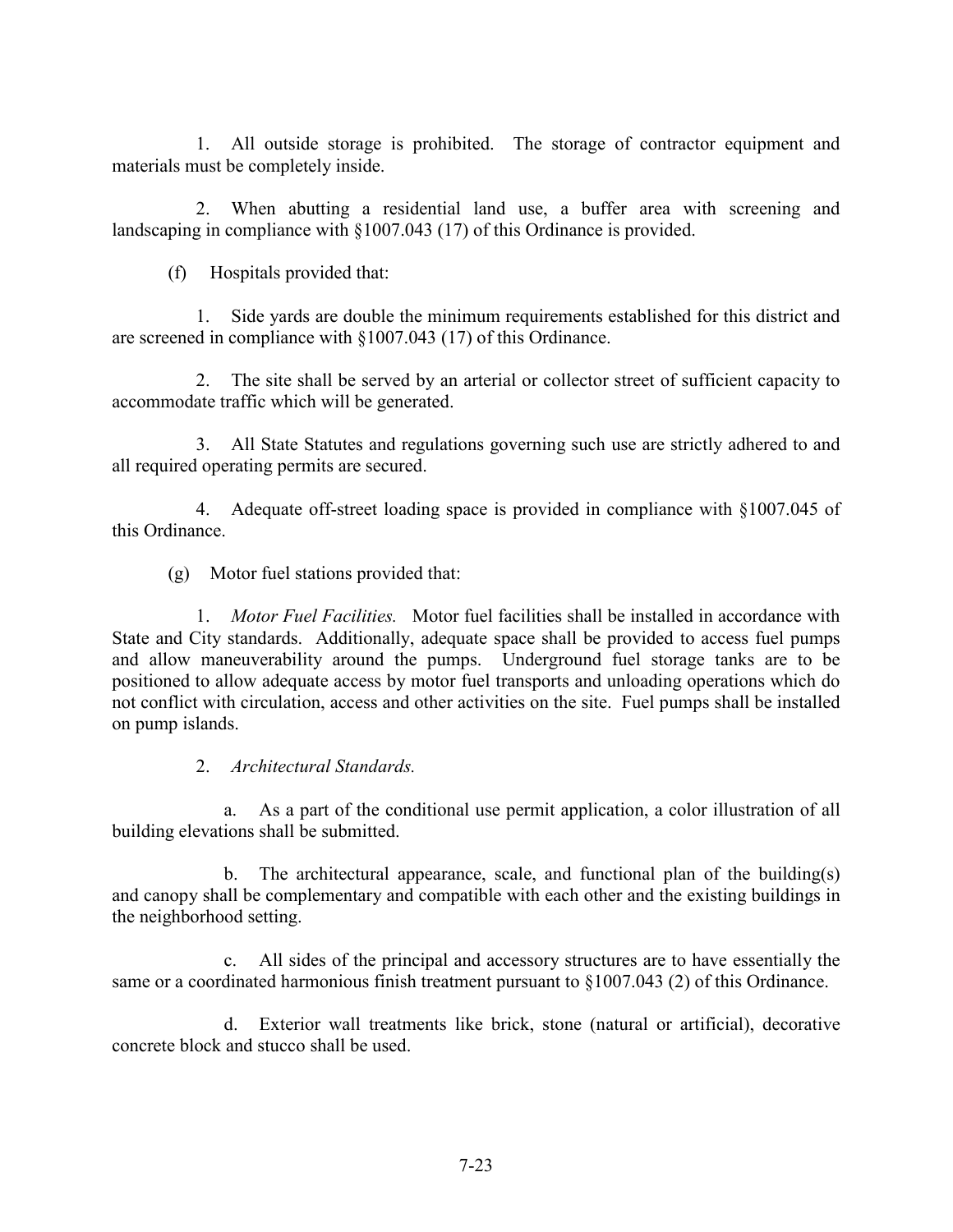e. Earth tone colors of exterior materials including the canopy columns shall be required. "Earth tone colors" shall be defined as any various soft colors like those found in nature in soil, vegetation, etc., such colors are limited to brown, black, gray, tan, beige, brick red, soft green, soft blue, or white.

f. Ten (10) percent of the building facade may contain contrasting colors. Contrasting colors shall be those colors not defined as earth tones. The canopy may have contrasting color bands or accent lines not to exceed an accumulative width of four (4) inches. The color bands shall not be illuminated.

3. *Canopy*. A protective canopy structure may be located over the pump island(s), as an accessory structure. The canopy shall meet the following performance standards:

a. The edge of the canopy shall be thirty (30) feet or more from the front and/or side lot line, provided that adequate visibility both on-site and off-site is maintained.

b. The canopy shall not exceed eighteen (18) feet in height and must provide fourteen (14) feet of clearance to accommodate a semi-trailer truck passing underneath.

c. The canopy fascia shall not exceed three (3) feet in vertical height.

d. Canopy lighting shall consist of canister spotlights recessed into the canopy. No portion of the light source or fixture may extend below the ceiling of the canopy. Total canopy illumination may not exceed one hundred fifteen (115) foot candles below the canopy at ground level.

e. The architectural design, colors, and character of the canopy shall be consistent with the principal building on the site.

f. Signage may be allowed on a detached canopy in lieu of wall signage on the principal structure, provided that:

i. The individual canopy sign does not exceed more than twenty (20) percent of the canopy facade facing a public right-of-way.

g. Canopy posts/sign posts shall not obstruct traffic or the safe operation of the gas pumps.

4. Pump Islands. Pump islands shall comply with the following performance standards:

a. Pump islands shall be elevated six (6) inches above the traveled surface of the site.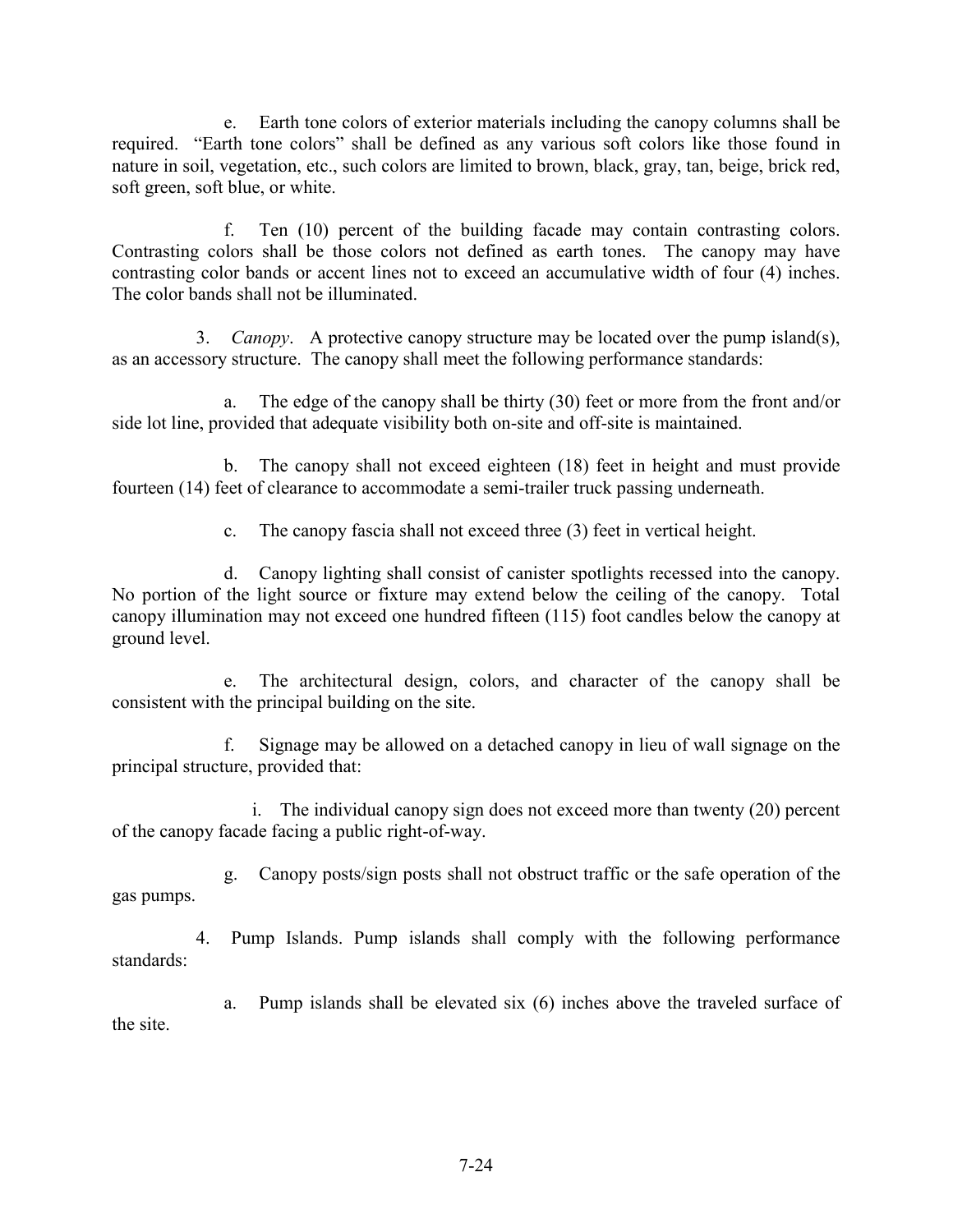b. All pump islands shall be set at least thirty (30) feet back from any property line. Additionally, the setback between the pump islands curb face must be at least twenty-four (24) feet.

5. *Dust Control and Drainage.* The entire site other than taken up by a building, structure, or plantings shall be surfaced with asphalt, concrete, cobblestone, or paving brick. Plans for surfacing and drainage shall be subject to approval of the City Engineer. Drainage from all fueling areas shall be directed to an oil/grit separator. Minimum design standards for the oil/grit separator shall include the following:

a. A minimum of four hundred (400) cubic feet of permanent pool storage capacity per acre of drainage area.

- b. A minimum pool depth of four (4) feet.
- c. A minimum oil containment capacity of eight hundred (800) gallons.

d. Minimum maintenance/inspection of two (2) times per year and/or after measurable spill events. A measurable spill shall be defined by the Minnesota Pollution Control Agency (MPCA). Any measurable spill event must be reported to the MPCA.

6. *Landscaping.*

a. At least twenty-five (25) percent of the lot, parcel or tract of land used exclusively for the gas sales facility shall remain as a grass plot, including trees, shrubbery, plantings or fencing and shall be landscaped. Required minimum green area should be emphasized in the front and side yards abutting streets or residential property.

b. At the boundaries of the lot, the following landscape area shall be required:

i. From side and rear property lines, an area of not less than ten (10) feet wide shall be landscaped in compliance with  $\S 1007.043$  (17) of this Ordinance.

ii. From all road rights-of-way, an area of not less than fifteen (15) feet wide shall be landscaped in compliance with §1007.043 (17) of this Ordinance.

iii. Where lots abut residentially zoned property, a buffer yard of not less than twenty (20) feet wide shall be landscaped and screened in accordance with §1007.043 (17) of this Ordinance.

iv. The property owner shall be responsible for maintenance of all landscaping, including within the boulevard.

7. *Exterior Lighting.* The lighting shall be accomplished in such a way as to have no direct source of light visible from adjacent land in residential use or from the public right-ofway and shall be in compliance with §1007.043 (6) of this Ordinance. A comprehensive lighting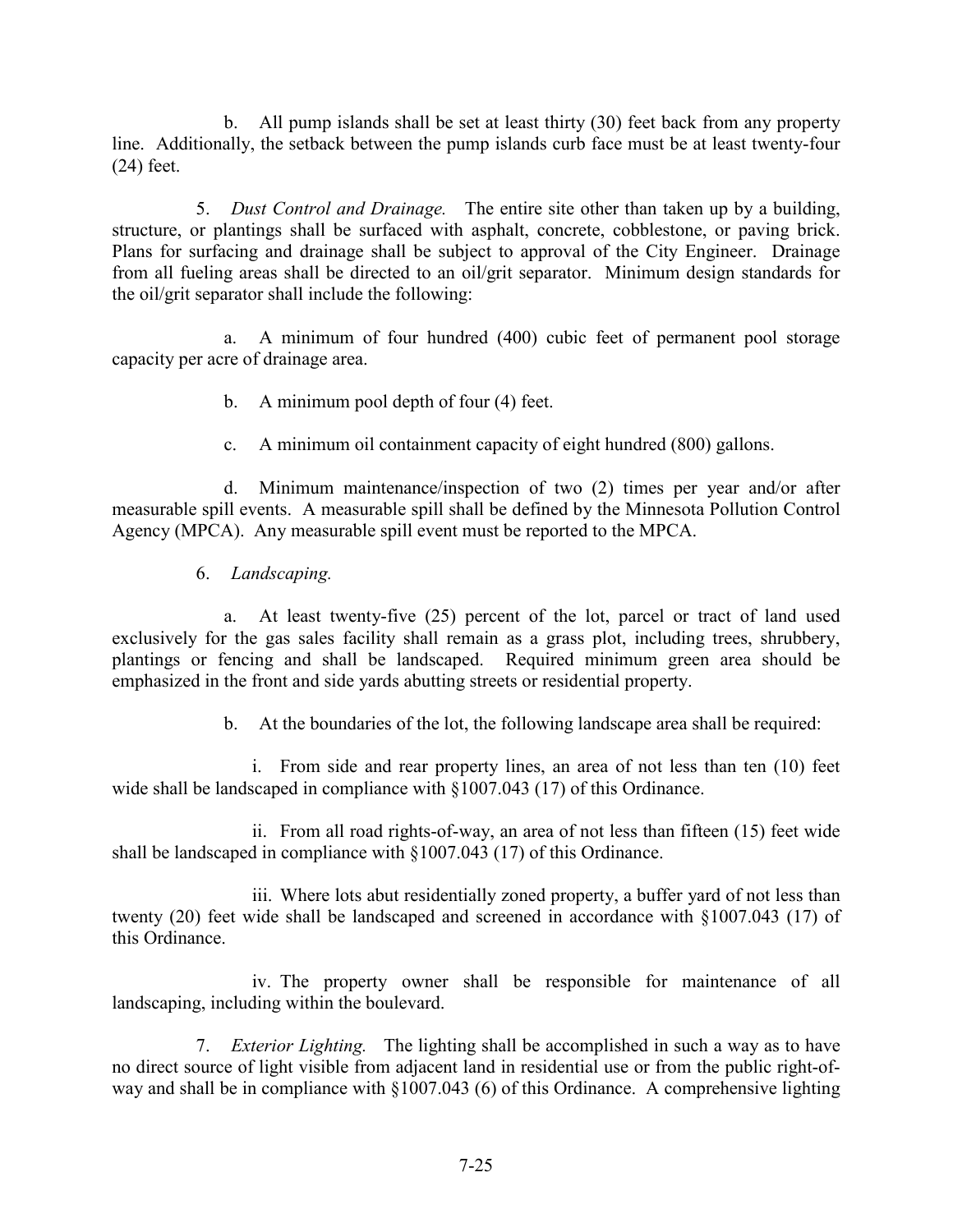plan shall be submitted as part of the conditional use permit application, and shall be subject to the following performance standards:

a. *Canopy Lighting.* Canopy lighting shall only be permitted under the canopy structure, and shall consist of canister spotlights recessed into the canopy. No portion of the light source or fixture may extend below the ceiling of the canopy. Total canopy illumination below the canopy may not exceed one hundred fifteen (115) foot candles at ground level.

b. *Perimeter Lighting.* Lighting at the periphery of the site and building shall be directed downward, and individual lights shall not exceed fifteen (15) foot candles at ground level.

c. *Illumination.* Maximum site illumination shall not exceed four-tenths (.4) foot candle at ground level when measured at any boundary line with an adjoining residential property or any public property.

d. *Access.* Vehicular access points shall create a minimum of conflict with through traffic movement and shall comply with §1007.044 of this Ordinance.

8. *Circulation and Loading.* The site design must accommodate adequate turning radius and vertical clearance for a semi-trailer truck. Designated loading areas must be exclusive of off-street parking stalls and drive aisles. A site plan must be provided to illustrate adequate turning radius, using appropriate engineering templates.

9. *Parking.*

a. Parking spaces shall be calculated solely based upon the use(s) and the square footage of the principal building(s).

b. Parking spaces shall be screened from abutting residential properties in compliance with §1007.043 (17) of this Ordinance.

10. *Noise.* Public address system shall not be audible at any property line. Play of music or advertisement from the public address system is prohibited. Noise control shall be required as regulated in §1007.043 (10) of this Ordinance.

11. *Outside Storage, Sales and Service.* No outside storage or sales shall be allowed, except as follows:

a. Public phones may be located on site as long as they do not interrupt on-site traffic circulation, and are not located in a yard abutting residentially zoned property.

b. Propane sales of twenty (20) pound capacity tanks may be located outside provided the propane tanks are secured in a locker and meets all State Uniform Building and Fire Codes.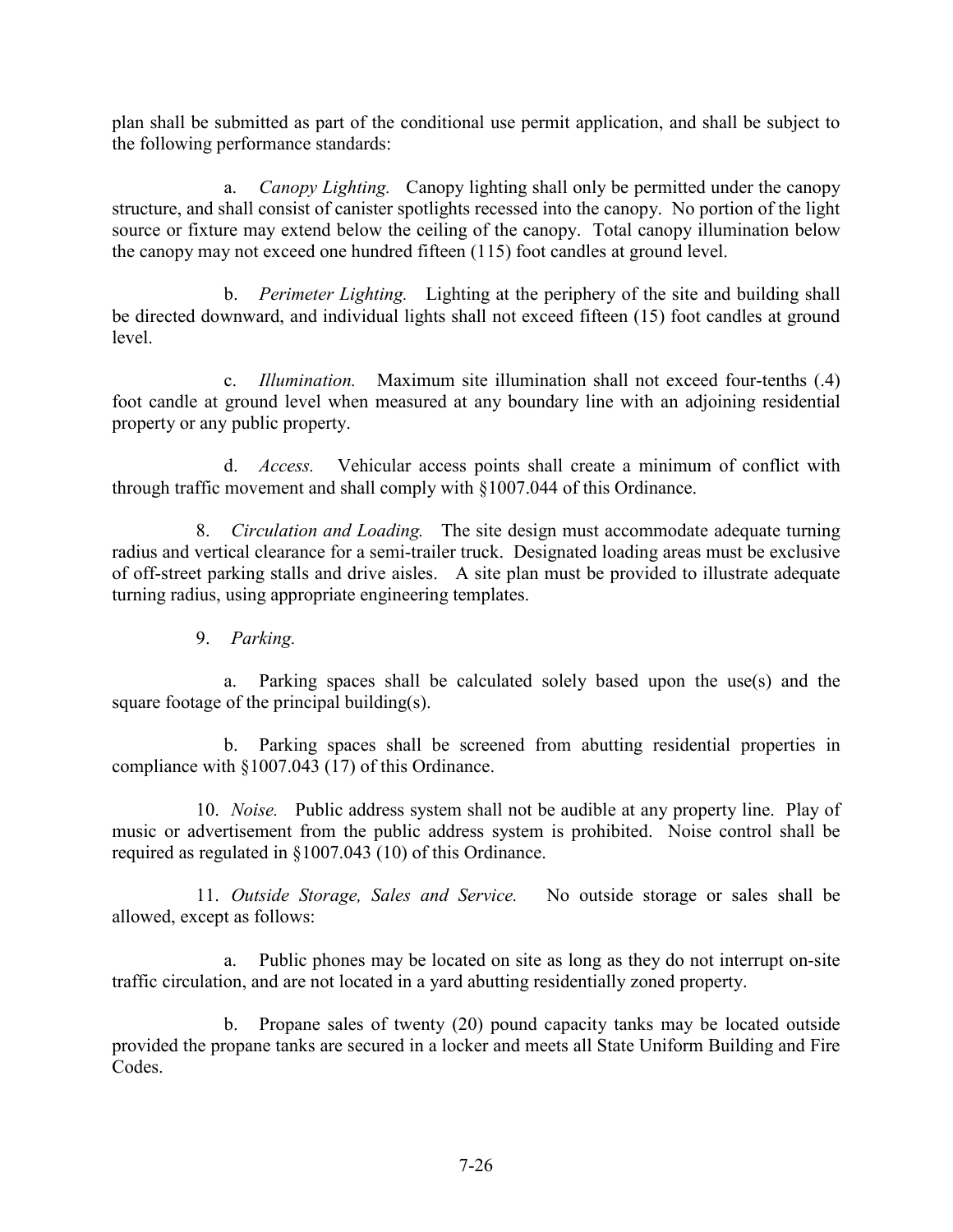Large, bulk sale propane tanks must meet all applicable building and fire code requirements.

c. A compressed air service area may be located on site as long as it does not interrupt on-site traffic circulation.

d. Accessory outdoor services, sales, or rental as regulated by  $§1007.112(7)(f)$ of this Ordinance.

12. *Litter Control.* The operation shall be responsible for litter control on the subject property, which is to occur on a daily basis. Trash receptacles shall be provided at a convenient location on site to facilitate litter control.

13. *Additional Stipulations.* All conditions pertaining to a specific site are subject to change when the Council, upon investigation in relation to a formal request finds that the general welfare and public betterment can be served as well or better by modifying or expanding the conditions set forth herein.

(h) Outdoor recreation facilities provided that:

1. The facilities are an accessory use to a principal use allowed within the GB District.

2. The facilities meet the principal building setbacks.

3. The facilities shall maintain a fifty (50) foot setback from residential districts.

4. The facilities shall be screened from adjoining properties or public rights-of-way.

5. The City may set limits on the hours of operation to avoid nuisance issues.

(i) Motor Vehicle Sales Lot provided that:

1. Outside sales areas are fenced or screened from view of neighboring residential uses or an abutting residential district in compliance with §1007.043 (17) of this Ordinance.

2. Outside services and sales are associated with a principal building of at least one thousand (1,000) square feet of floor area.

3. The entire sales lot and off-street parking area is paved.

4. Parking for customers and employees must be provided in compliance with  $§1007.044(6)(x).$ 

5. For automobile sales activities, a minimum of three hundred eighty (380) square feet of sales area per vehicle is provided exclusive of required parking areas. Minimum sales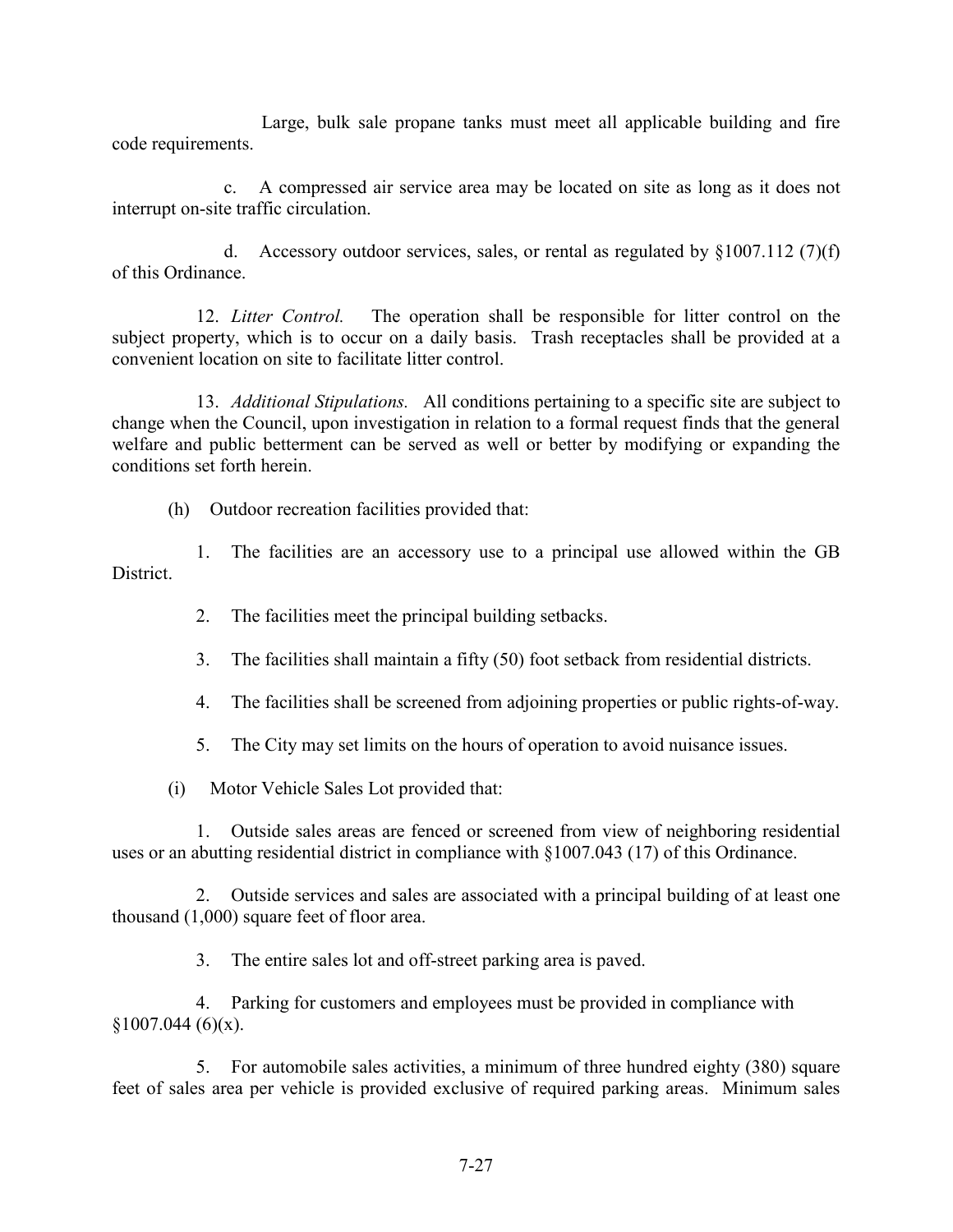area for all other motor vehicles will be determined by the City Council during the review of the conditional use permit.

6. A perimeter curb is provided around the sales/parking lot.

7. All lighting shall be hooded and so directed that the light source is not visible from the public right-of-way or from an abutting residence and shall be in compliance with §1007.043 (6) of this Ordinance.

8. Vehicles for sale shall be displayed in an orderly manner.

(j) Planned unit development – commercial including shopping centers regulated by §1007.024 of this Ordinance.

(k) Private lodges and clubs provided that:

1. Screening from residential uses and landscaping is provided in compliance with requirements for business or industrial uses in §1007.043 (17) of this Ordinance

2. Adequate off-street parking and access is provided on the site or on lots directly abutting directly across a public street or alley to the principal use in compliance with §1007.044 of this Ordinance

3. Parking is screened and landscaped in compliance with requirements for business or industrial uses in §1007.043 (17) of this Ordinance.

4. Adequate off-street loading and service entrances are provided and regulated where applicable by  $\S 1007.045$  of this Ordinance.

(l) Public, Educational, and Religious Buildings. Public or semi-public recreational buildings and neighborhood or community centers; limited to nursery, elementary, junior high and senior high schools; and religious institutions such as churches, chapels, temples, mosque, and synagogues provided that:

1. Screening from residential uses and landscaping is provided in compliance with requirements for business or industrial uses in §1007.043 (17) of this Ordinance.

2. Adequate off-street parking and access is provided on the site or on lots directly abutting directly across a public street or alley to the principal use in compliance with §1007.044 of this Ordinance

3. Parking is screened and landscaped in compliance with requirements for business or industrial uses in §1007.043 (17) of this Ordinance.

4. Adequate off-street loading and service entrances are provided and regulated where applicable by §1007.045 of this Ordinance.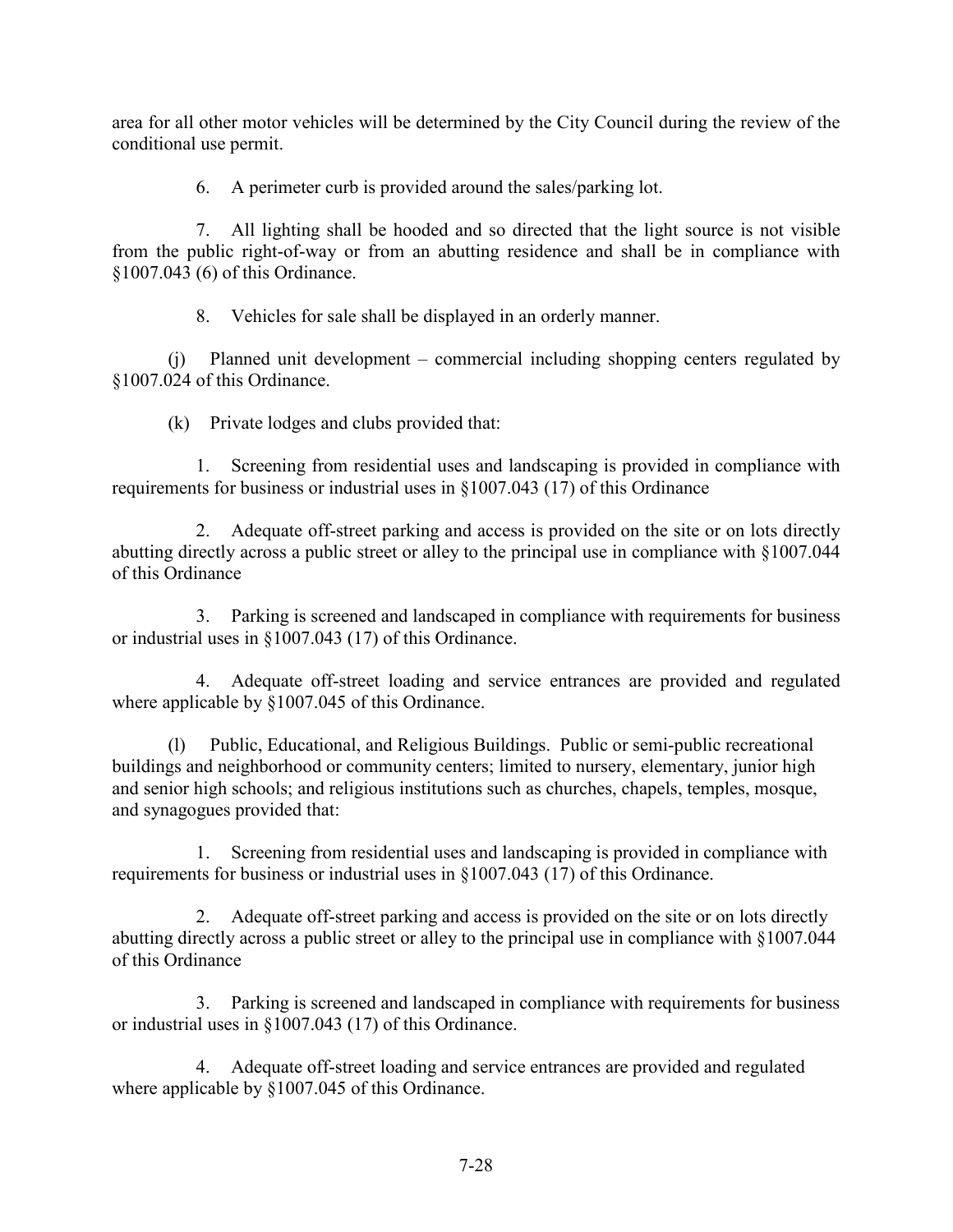(m) Small engine and boat repair provided that:

1. The lighting shall be accomplished in such a way as to have no direct source of light visible from adjacent land in residential use or from the public right-of-way and shall be in compliance with §1007.043 (6) of this Ordinance.

2. At the boundaries of a residential district, a strip of not less than five (5) feet shall be landscaped and screened in compliance with §1007.043 (17) of this Ordinance.

3. Vehicular access points shall create a minimum of conflict with through traffic movement and shall comply with §1007.044 of this Ordinance and shall be subject to the approval of the City Engineer.

4. Provisions are made to control and reduce noise.

5. No outside storage, repair or sales except in compliance with §1007.112 (7)(f) or §1007.112 (8)(i) of this Ordinance shall be allowed.

6. All conditions pertaining to a specific site are subject to change when the Council, upon investigation in relation to a formal request, finds that the general welfare and public betterment can be served as well or better by modifying the conditions.

(n) Veterinary Hospitals provided that:

1. All areas in which animals are confined are located indoors and are properly soundproofed from adjacent properties.

2. Animal carcasses are properly disposed of in a manner not utilizing on-site garbage facilities or incineration and the carcasses are properly refrigerated during periods prior to disposal.

3. An indoor animal kennel is permitted as a use accessory to the veterinary hospital provided that:

a. The number of animals boarded shall not exceed twenty (20).

b. An indoor exercise area shall be provided to accommodate the periodic exercising of animals boarded at the kennel. No outdoor exercising of animals shall be permitted.

c. A ventilation system shall be designed so that no odors or organisms will spread between wards or to the outside air and will be capable of completely exchanging internal air at a rate of at least twice per hour. Air temperature must be maintained between 60 and 75 degrees Fahrenheit.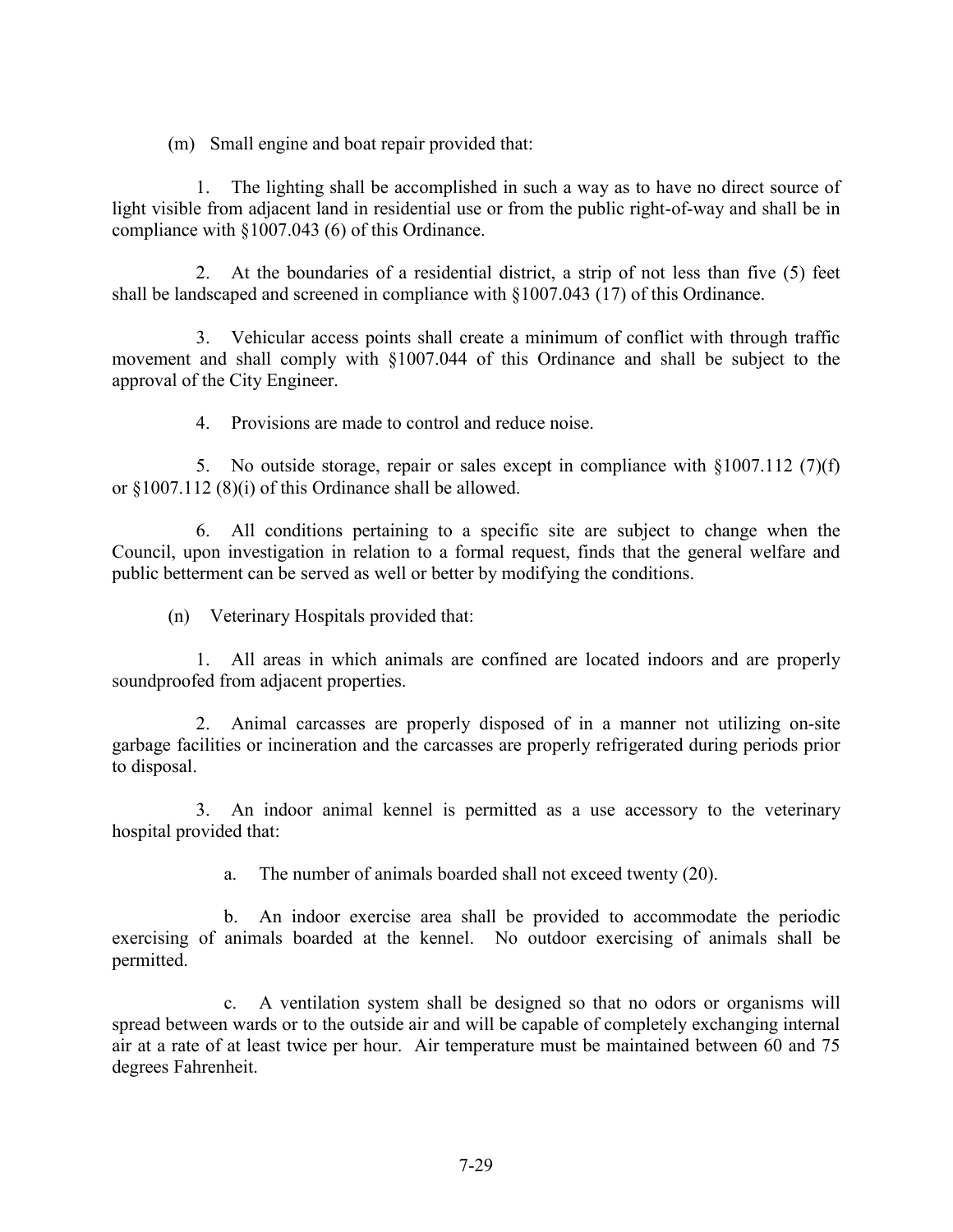d. A room separate from the kennel area shall be provided of sufficient size to adequately separate animals that are sick or injured from healthy animals.

e. Indoor animal kennel floors and walls shall be made of non-porous materials or sealed concrete to make it non-porous.

f. Animal wastes shall be flushed down an existing sanitary sewer system or enclosed in a container of sufficient construction to eliminate odors and organisms and shall be properly disposed of at least once a day.

4. The appropriate license is obtained from the City and the conditions of Chapter 503 relating to the keeping of animals are satisfactorily met.

5. All State Health Department and Minnesota Pollution Control Agency requirements for such facilities are met

(o) Two (2) or more buildings on same lot provided such buildings relate to a permitted or conditional use that is operated as a single business or enterprise.

(Ord No. 05-19, passed 04-08-2019)

(9) *Uses by Administrative Permit.* Subject to applicable provisions of this Ordinance, the following uses are allowed by administrative permit, as may be approved by the Zoning Administrator:

(a) Personal wireless service antennas as secondary uses as regulated by §1007.053 of this Ordinance.

(b) Home Occupation Level B as regulated by §1007.047 of this Ordinance.

(c) Accessory outdoor dining or seating facilities intended for consumption of food or beverages purchased on site, provided that requirements of §1007.055 are met. This administrative permit may be incorporated into another approval such as but not limited to a site plan, planned unit development, or building permit.

- (d) Open Air Markets.
- (e) Transient Merchants.

(10) *Interim Uses.* Subject to applicable provisions of this Ordinance, the following are interim uses in the GB District and are governed by §1007.017 of this Ordinance:

(a) None.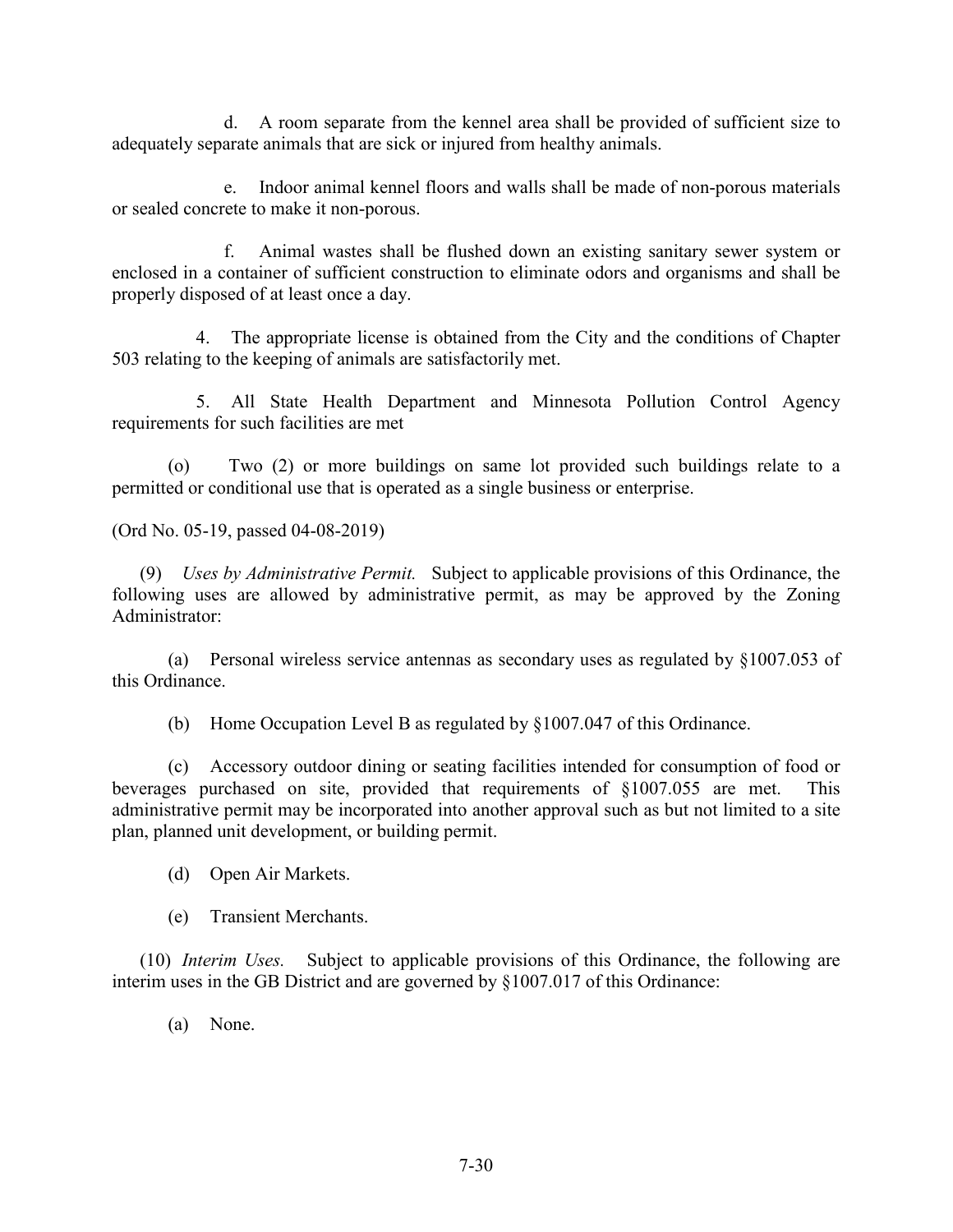## **§ 1007.113 CB, CENTRAL BUSINESS DISTRICT AND SC, SHOPPING CENTER DISTRICT**

(1) Land formerly within a CB, Central Business District or SC, Shopping Center District is hereby zoned GB, General Business District.

(Ord. No. 04-05, passed on 07-11-2005)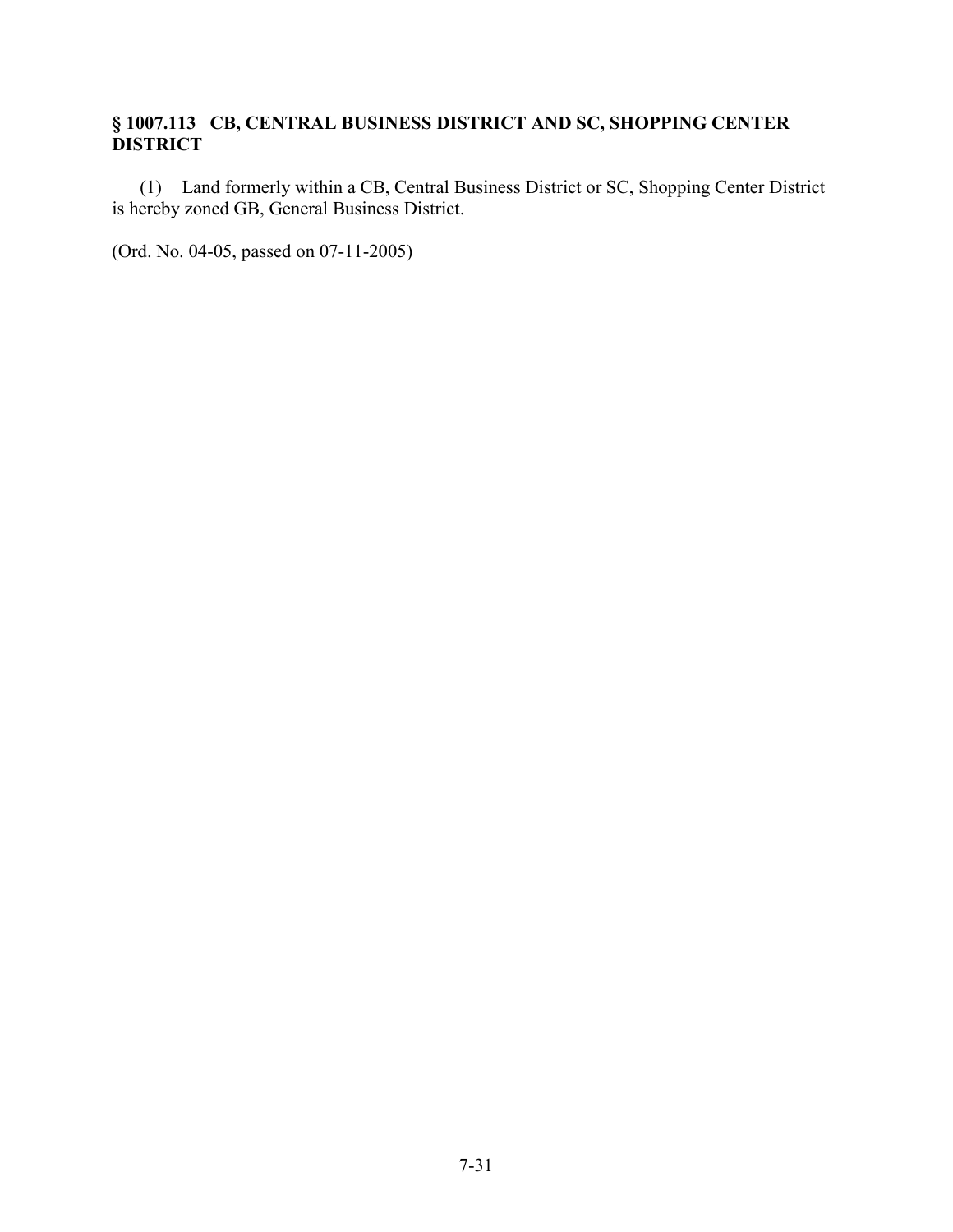# THIS PAGE INTENTIONALLY LEFT BLANK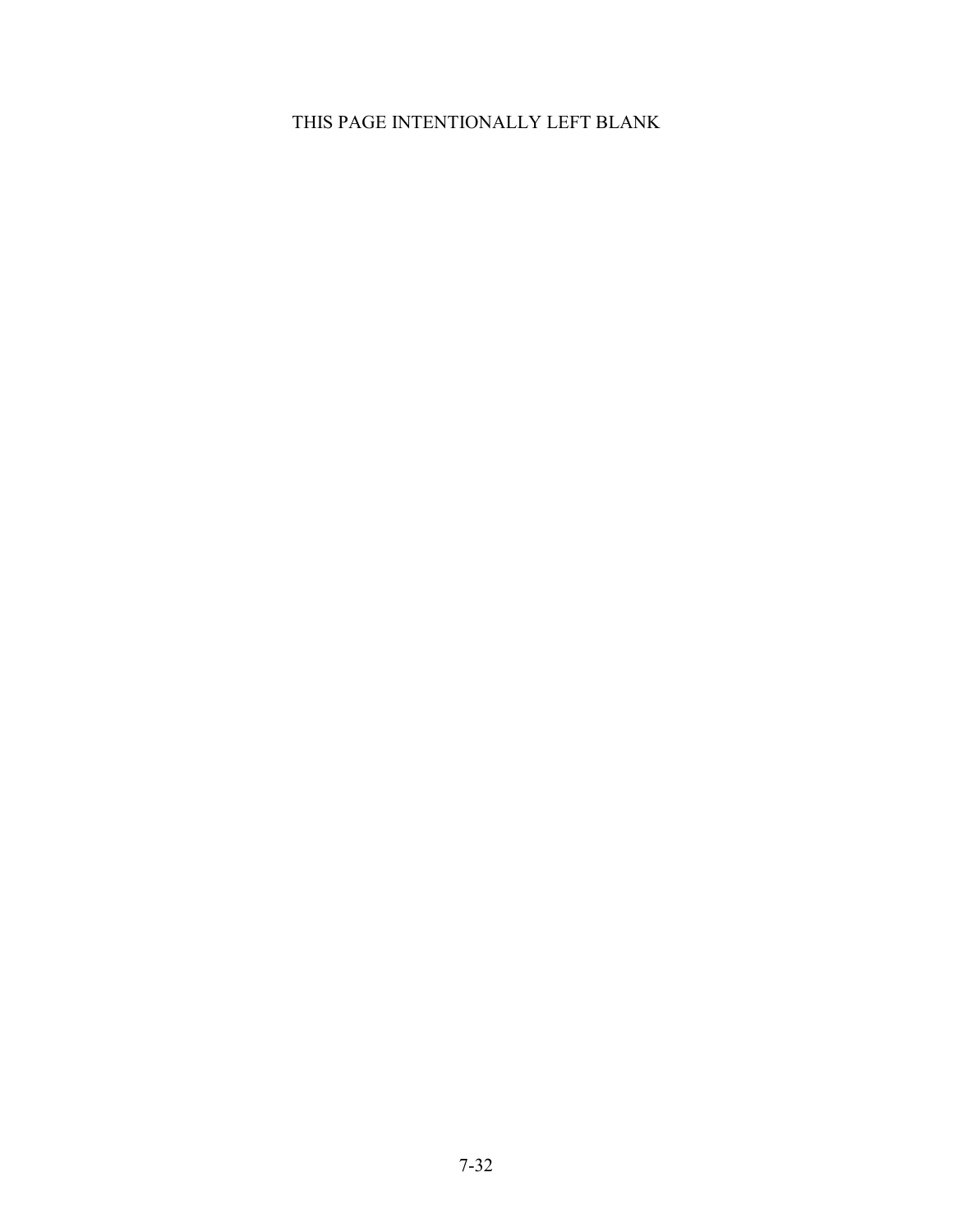## **§ 1007.114 SC, SHOPPING CENTER DISTRICT/PDO, PLANNED DEVELOPMENT OVERLAY**

(1) Land formerly within a SC, Shopping Center District that has been rezoned to PDO, Planned Development Overlay prior to adoption of this ordinance shall be subject to the provisions of the PDO ordinance. Where provisions are not specified within the PDO ordinance the property shall be governed by the requirements of the GB, General Business District.

(Ord. No. 04-05, passed on 07-11-2005)